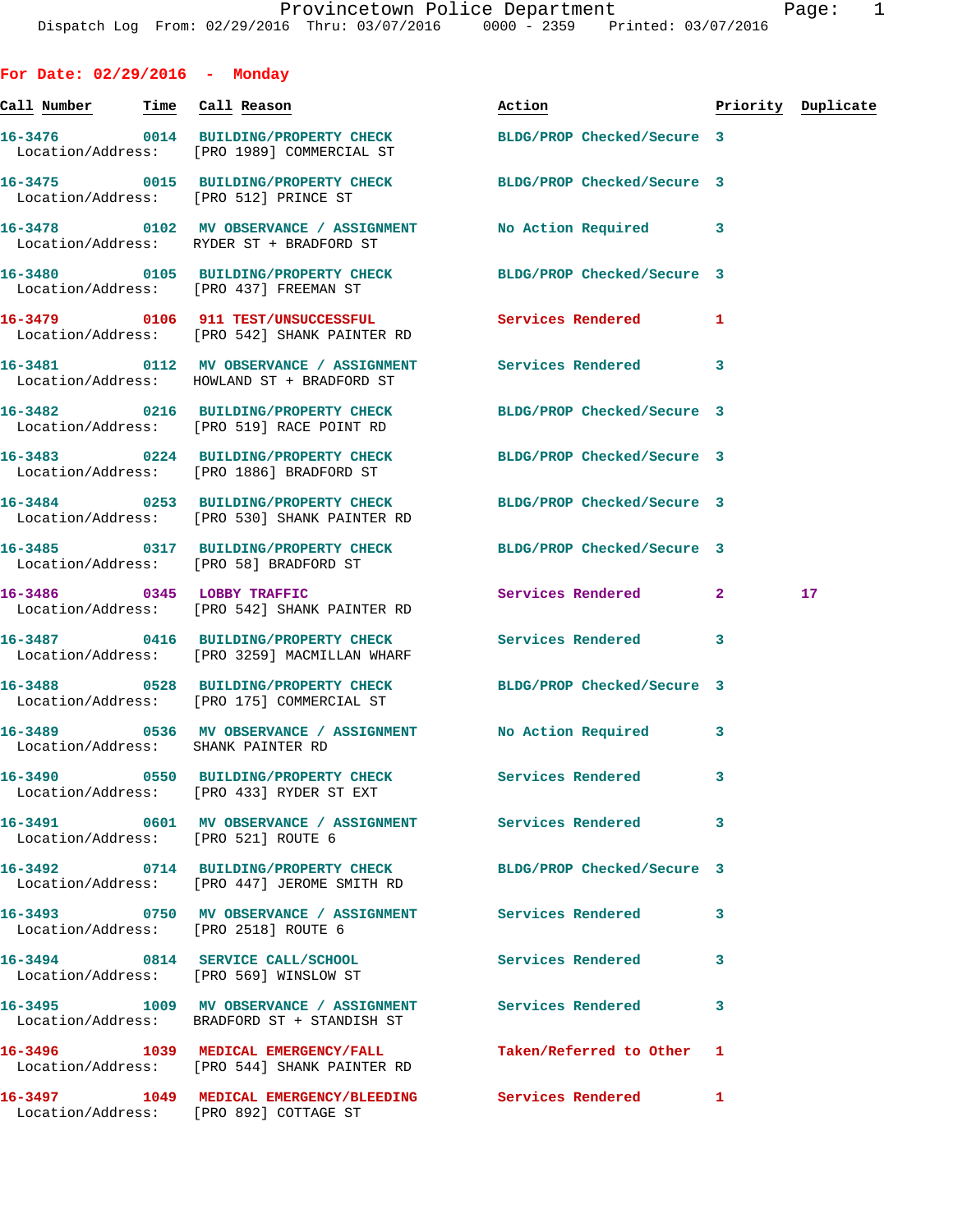|                                      | Provincetown Police Department<br>Dispatch Log From: 02/29/2016 Thru: 03/07/2016 0000 - 2359 Printed: 03/07/2016 |                            |              | Page: 2 |  |
|--------------------------------------|------------------------------------------------------------------------------------------------------------------|----------------------------|--------------|---------|--|
|                                      | 16-3499 1205 LOST SPRINT FLIP PHONE/REPLACE Services Rendered 3<br>Location/Address: [PRO 542] SHANK PAINTER RD  |                            |              |         |  |
|                                      | 16-3500 1310 ASSIST AGENCY / MUTUAL AID Services Rendered 3<br>Location/Address: [PRO 2499] RACE POINT RD        |                            |              |         |  |
|                                      | 16-3502 1349 BUILDING/PROPERTY CHECK BLDG/PROP Checked/Secure 3<br>Location/Address: [PRO 16] BRADFORD ST        |                            |              |         |  |
|                                      | 16-3503 1351 WIRES DOWN/POLE<br>Location/Address: CARVER ST + COMMERCIAL ST                                      | Taken/Referred to Other 2  |              |         |  |
|                                      | 16-3504 1400 MV OBSERVANCE / ASSIGNMENT Services Rendered 3<br>Location/Address: [PRO 3099] SHANK PAINTER RD     |                            |              |         |  |
|                                      | 16-3505 1413 WIRES DOWN<br>Location/Address: COMMERCIAL ST + GOSNOLD ST                                          | Taken/Referred to Other 2  |              |         |  |
|                                      | 16-3506 1419 MEDICAL EMERGENCY<br>Location/Address: [PRO 440] HARRY KEMP WAY                                     | Transported to Hospital 1  |              |         |  |
|                                      | 16-3508 1447 TRAFFIC CONTROL<br>Location/Address: CARVER ST + COMMERCIAL ST                                      | Services Rendered 3        |              |         |  |
|                                      | 16-3509 1600 VERBAL PLATE VIOLATION VERBAL WARNING<br>Location/Address: [PRO 3195] COMMERCIAL ST                 |                            | $\mathbf{3}$ |         |  |
|                                      | 16-3510 1605 PARK, WALK & TALK 1988 Services Rendered 2<br>Location/Address: [PRO 208] COMMERCIAL ST             |                            |              |         |  |
|                                      | 16-3512 1645 BUILDING/PROPERTY CHECK BLDG/PROP Checked/Secure 3<br>Location/Address: [PRO 1638] COMMERCIAL ST    |                            |              |         |  |
|                                      | 16-3513 1704 MV OBSERVANCE / ASSIGNMENT Services Rendered 3<br>Location/Address: [PRO 3670] SHANK PAINTER RD     |                            |              |         |  |
|                                      | 16-3514 1728 BUILDING/PROPERTY CHECK BLDG/PROP Checked/Secure 3<br>Location/Address: [PRO 564] BAYBERRY AVE      |                            |              |         |  |
|                                      | 16-3515 1751 LIFELINE ACTIVATION<br>Location/Address: [PRO 395] COMMERCIAL ST                                    | Services Rendered 1        |              |         |  |
|                                      | 16-3516 1811 BUILDING/PROPERTY CHECK<br>Location/Address: [PRO 2206] COMMERCIAL ST                               | BLDG/PROP Checked/Secure 3 |              |         |  |
|                                      | 16-3517 2053 BUILDING/PROPERTY CHECK<br>Location/Address: [PRO 182] COMMERCIAL ST                                | BLDG/PROP Checked/Secure 3 |              |         |  |
| Location/Address: [PRO 3287] ROUTE 6 | 16-3518 2054 BUILDING/PROPERTY CHECK                                                                             | BLDG/PROP Checked/Secure 3 |              |         |  |
| 16-3519 2058 BAR CHECK               | Location/Address: [PRO 399] COMMERCIAL ST                                                                        | Services Rendered 2        |              |         |  |
|                                      | 16-3520 2254 911 GENERAL/VERIZON TEST<br>Location/Address: [PRO 542] SHANK PAINTER RD                            | Services Rendered          | 1            |         |  |
| 16-3521 2258 LOBBY TRAFFIC           | Location/Address: [PRO 542] SHANK PAINTER RD                                                                     | Services Rendered 3        |              | 15      |  |
| Location/Address: ROUTE 6 + SNAIL RD | 16-3522 2309 MV OBSERVANCE / ASSIGNMENT Services Rendered                                                        |                            | 3            |         |  |
|                                      | 16-3523 2340 BUILDING/PROPERTY CHECK<br>Location/Address: [PRO 3256] COMMERCIAL ST                               | BLDG/PROP Checked/Secure 3 |              |         |  |
|                                      | 16-3524 2351 BUILDING/PROPERTY CHECK BLDG/PROP Checked/Secure 3                                                  |                            |              |         |  |

**For Date: 03/01/2016 - Tuesday**

Location/Address: [PRO 545] SHANK PAINTER RD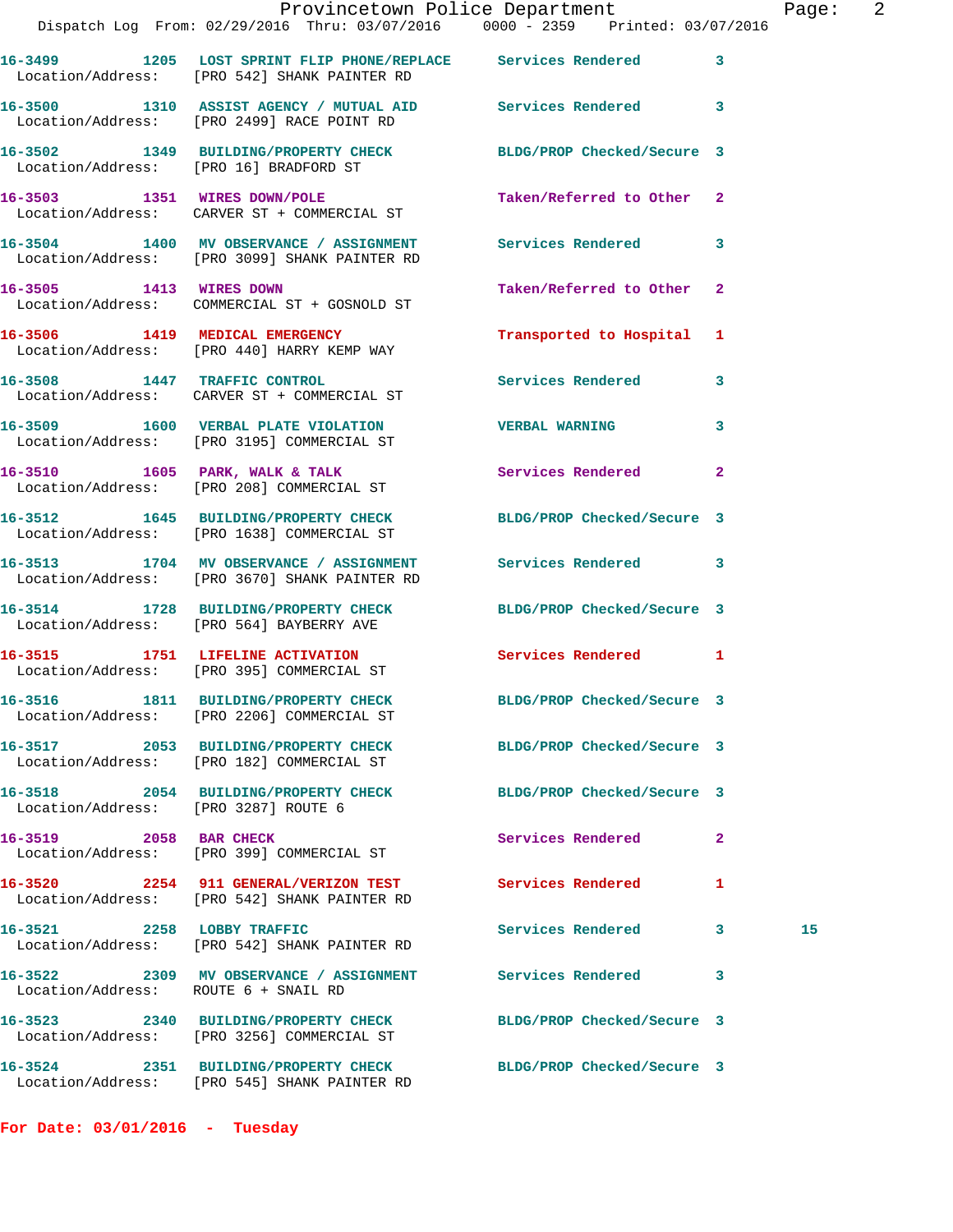|                                      | 16-3525 0034 BUILDING/PROPERTY CHECK BLDG/PROP Checked/Secure 3<br>Location/Address: [PRO 1638] COMMERCIAL ST   |                            |                   |
|--------------------------------------|-----------------------------------------------------------------------------------------------------------------|----------------------------|-------------------|
|                                      | 16-3526 0046 MV OBSERVANCE / ASSIGNMENT Services Rendered<br>Location/Address: BRADFORD ST + HOWLAND ST         |                            | 3                 |
|                                      | 16-3528 0126 BUILDING/PROPERTY CHECK BLDG/PROP Checked/Secure 3<br>Location/Address: [PRO 530] SHANK PAINTER RD |                            |                   |
|                                      | 16-3527 0129 BUILDING/PROPERTY CHECK BLDG/PROP Checked/Secure 3<br>Location/Address: [PRO 175] COMMERCIAL ST    |                            |                   |
|                                      | 16-3529 0223 BUILDING/PROPERTY CHECK BLDG/PROP Checked/Secure 3<br>Location/Address: [PRO 306] COMMERCIAL ST    |                            |                   |
|                                      | 16-3530 0510 MV OBSERVANCE / ASSIGNMENT Services Rendered<br>Location/Address: ROUTE 6 + HOWLAND ST             |                            | 3                 |
|                                      | 16-3540 0700 PARADE/POLLS<br>Location/Address: [PRO 105] COMMERCIAL ST                                          | Services Rendered          | $\mathbf{2}$<br>6 |
|                                      | 16-3531 0718 MV OBSERVANCE / ASSIGNMENT Services Rendered<br>Location/Address: SNAIL RD + COMMERCIAL ST         |                            | 3                 |
|                                      | 16-3533 0757 BUILDING/PROPERTY CHECK<br>Location/Address: [PRO 3259] MACMILLAN WHARF                            | Services Rendered          | 3                 |
|                                      | 16-3534 0804 ALARM - GENERAL<br>Location/Address: [PRO 485] MASONIC PL                                          | <b>Services Rendered</b>   | 1                 |
|                                      | 16-3535 0812 MV OBSERVANCE / ASSIGNMENT Services Rendered<br>Location/Address: [PRO 530] SHANK PAINTER RD       |                            | 3                 |
|                                      | 16-3536 0813 PARK, WALK & TALK 1999 Services Rendered<br>Location/Address: [PRO 569] WINSLOW ST                 |                            | $\overline{a}$    |
|                                      | 16-3537 0817 MV STOP<br>Location/Address: [PRO 537] SHANK PAINTER RD                                            | <b>VERBAL WARNING</b>      | 3                 |
| 16-3538 0834 MV STOP                 | Location/Address: [PRO 536] SHANK PAINTER RD                                                                    | <b>VERBAL WARNING</b>      | 3                 |
|                                      | 16-3539 0843 BUILDING/PROPERTY CHECK BLDG/PROP Checked/Secure 3<br>Location/Address: [PRO 526] RYDER ST EXT     |                            |                   |
|                                      | 16-3541 0910 BUILDING/PROPERTY CHECK<br>Location/Address: [PRO 2500] COMMERCIAL ST                              | <b>Services Rendered</b>   | 3                 |
| Location/Address: [PRO 3440] ROUTE 6 | 16-3542 0930 MV OBSERVANCE / ASSIGNMENT Services Rendered                                                       |                            | 3                 |
|                                      | 16-3543 0944 LOST/FOUND PROPERTY<br>Location/Address: [PRO 542] SHANK PAINTER RD                                | Services Rendered          | 3                 |
| Location/Address: SHANK PAINTER RD   | 16-3544 0952 MV OBSERVANCE / ASSIGNMENT Services Rendered                                                       |                            | 3                 |
| 16-3545 1003 MV STOP                 | Location/Address: [PRO 2513] ROUTE 6                                                                            | Citation/Warning Issued    | 3                 |
|                                      | 16-3546 1024 TRAFFIC CONTROL<br>Location/Address: BRADFORD ST + STANDISH ST                                     | Services Rendered          | 3                 |
| 16-3547 1039 MV STOP                 | Location/Address: JEROME SMITH RD + ALDEN ST                                                                    | <b>VERBAL WARNING</b>      | 3                 |
|                                      | 16-3548 1048 BUILDING/PROPERTY CHECK<br>Location/Address: [PRO 2898] JEROME SMITH RD                            | BLDG/PROP Checked/Secure 3 |                   |
| 16-3549                              | 1051 BUILDING/PROPERTY CHECK                                                                                    | BLDG/PROP Checked/Secure 3 |                   |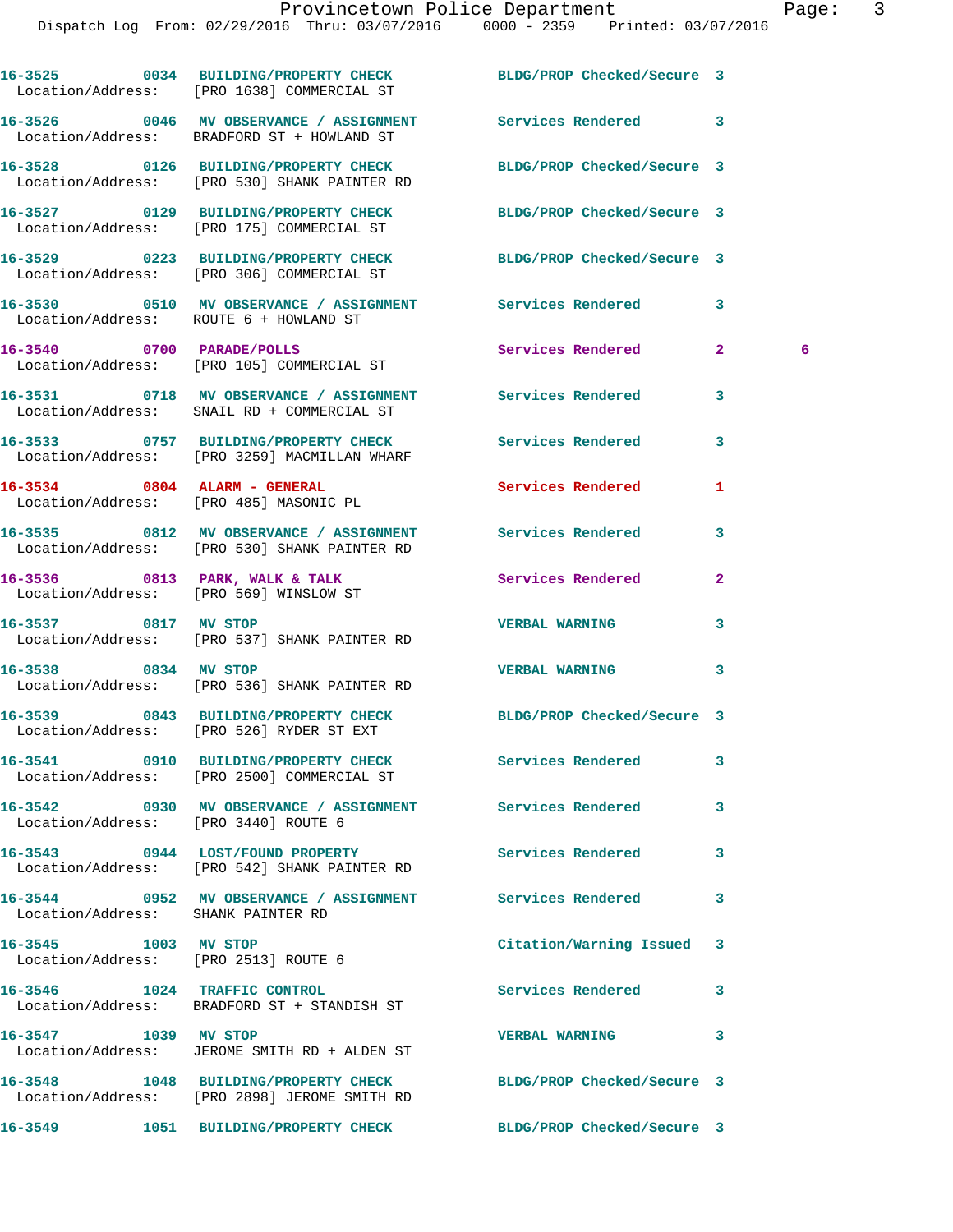|                                      | Dispatch Log From: 02/29/2016 Thru: 03/07/2016 0000 - 2359 Printed: 03/07/2016                                   | Provincetown Police Department | Page: 4 |  |
|--------------------------------------|------------------------------------------------------------------------------------------------------------------|--------------------------------|---------|--|
|                                      | Location/Address: [PRO 16] BRADFORD ST                                                                           |                                |         |  |
| Location/Address: ROUTE 6            | 16-3550 1119 MV OBSERVANCE / ASSIGNMENT Services Rendered 3                                                      |                                |         |  |
| Location/Address: BRADFORD ST        | 16-3551 1126 ALARM - GENERAL Services Rendered 1                                                                 |                                |         |  |
|                                      | 16-3552 1223 MV OBSERVANCE / ASSIGNMENT Services Rendered 3<br>Location/Address: HOWLAND ST + HARRY KEMP WAY     |                                |         |  |
|                                      | 16-3553 1300 ANIMAL CALL/EAGLE 1 Services Rendered 2<br>Location/Address: [PRO 729] BRADFORD ST                  |                                |         |  |
|                                      | 16-3554 1338 MV STOP<br>Location/Address: [PRO 444] HIGH POLE HILL                                               | <b>VERBAL WARNING</b>          | 3       |  |
|                                      | 16-3555 1347 BUILDING/PROPERTY CHECK Services Rendered 3<br>Location/Address: [PRO 3430] COMMERCIAL ST           |                                |         |  |
|                                      | 16-3556 1355 BUILDING/PROPERTY CHECK BLDG/PROP Checked/Secure 3<br>Location/Address: [PRO 447] JEROME SMITH RD   |                                |         |  |
|                                      | 16-3557 1501 BUILDING/PROPERTY CHECK BLDG/PROP Checked/Secure 3<br>Location/Address: [PRO 1778] SHANK PAINTER RD |                                |         |  |
|                                      | 16-3558 1531 BUILDING/PROPERTY CHECK BLDG/PROP Checked/Secure 3<br>Location/Address: [PRO 519] RACE POINT RD     |                                |         |  |
|                                      | 16-3559 1539 PARK, WALK & TALK<br>Location/Address: [PRO 175] COMMERCIAL ST                                      | Services Rendered 2            |         |  |
|                                      | 16-3560 1649 SERVICE CALL<br>Location/Address: [PRO 105] COMMERCIAL ST                                           | Services Rendered 3            |         |  |
| Location/Address: [PRO 2521] ROUTE 6 | 16-3561 1730 MV OBSERVANCE / ASSIGNMENT Services Rendered 3                                                      |                                |         |  |
|                                      | 16-3562 1812 BUILDING/PROPERTY CHECK BLDG/PROP Checked/Secure 3<br>Location/Address: [PRO 2543] MACMILLAN WHARF  |                                |         |  |
| 1814<br>16-3563                      | LIFT ASSIST<br>Location/Address: [PRO 395] COMMERCIAL ST                                                         | Services Rendered              | 1       |  |
|                                      | 16-3564 1839 LOST WALLET<br>Location/Address: [PRO 542] SHANK PAINTER RD                                         | Services Rendered 3            |         |  |
|                                      | 16-3565 1905 MV OBSERVANCE / ASSIGNMENT Services Rendered 3<br>Location/Address: [PRO 94] BRADFORD ST            |                                |         |  |
|                                      | 16-3566 1947 BUILDING/PROPERTY CHECK Services Rendered 3<br>Location/Address: [PRO 433] RYDER ST EXT             |                                |         |  |
|                                      | 16-3567 2000 BUILDING/PROPERTY CHECK BLDG/PROP Checked/Secure 3<br>Location/Address: [PRO 530] SHANK PAINTER RD  |                                |         |  |
| Location/Address: SHANK PAINTER RD   | 16-3568 2004 MV OBSERVANCE / ASSIGNMENT Services Rendered 3                                                      |                                |         |  |
|                                      | 16-3569 2011 VERBAL SPEED<br>Location/Address: [PRO 536] SHANK PAINTER RD                                        | <b>VERBAL WARNING</b>          | 3       |  |
|                                      | 16-3570 2028 VERBAL SPEED<br>Location/Address: COURT ST + BRADFORD ST                                            | VERBAL WARNING 3               |         |  |
|                                      | 16-3571 2043 BUILDING/PROPERTY CHECK Services Rendered<br>Location/Address: [PRO 3115] BAYBERRY AVE              |                                | 3       |  |
|                                      | 16-3572 2103 MV OBSERVANCE / ASSIGNMENT Services Rendered 3<br>Location/Address: HOWLAND ST + BRADFORD ST        |                                |         |  |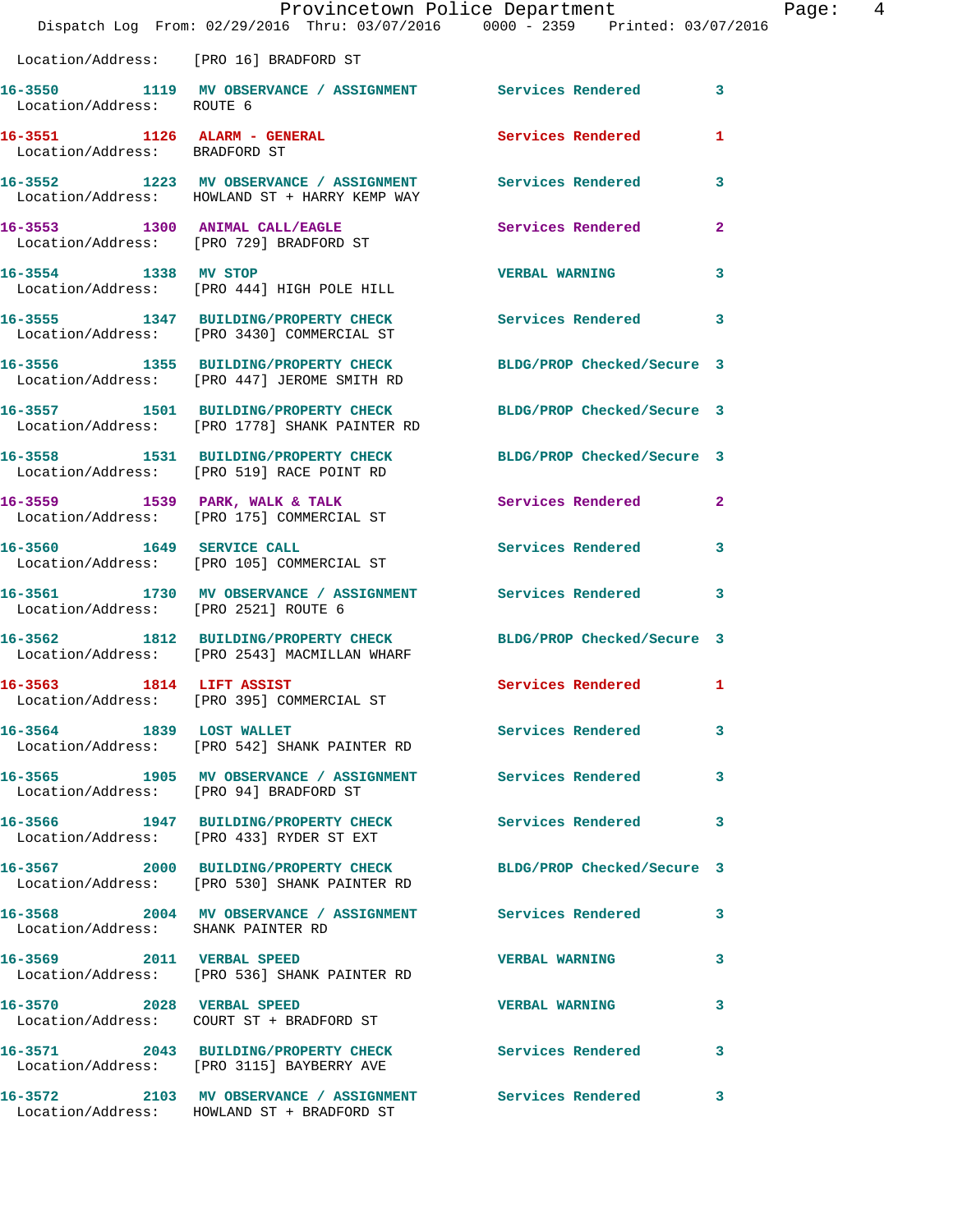|                                                                   | Provincetown Police Department<br>Dispatch Log From: 02/29/2016 Thru: 03/07/2016 0000 - 2359 Printed: 03/07/2016  |                            |   |
|-------------------------------------------------------------------|-------------------------------------------------------------------------------------------------------------------|----------------------------|---|
|                                                                   | 16-3573 2107 BUILDING/PROPERTY CHECK<br>Location/Address: [PRO 519] RACE POINT RD                                 | BLDG/PROP Checked/Secure 3 |   |
|                                                                   | 16-3575 2128 BUILDING/PROPERTY CHECK BLDG/PROP Checked/Secure 3<br>Location/Address: [PRO 175] COMMERCIAL ST      |                            |   |
|                                                                   | 16-3576 2140 BUILDING/PROPERTY CHECK BLDG/PROP Checked/Secure 3<br>Location/Address: [PRO 2194] COMMERCIAL ST     |                            |   |
|                                                                   | 16-3577 2143 BUILDING/PROPERTY CHECK BLDG/PROP Checked/Secure 3<br>Location/Address: [PRO 182] COMMERCIAL ST      |                            |   |
|                                                                   | 16-3578 2146 MV OBSERVANCE / ASSIGNMENT<br>Location/Address: RYDER ST + BRADFORD ST                               | No Action Required         | 3 |
|                                                                   | 16-3579 2148 BUILDING/PROPERTY CHECK<br>Location/Address: [PRO 2500] COMMERCIAL ST                                | <b>Services Rendered</b>   | 3 |
|                                                                   | 16-3580 2304 BUILDING/PROPERTY CHECK<br>Location/Address: [PRO 3259] MACMILLAN WHARF                              | BLDG/PROP Checked/Secure 3 |   |
|                                                                   | 16-3581 2316 LOBBY TRAFFIC<br>Location/Address: [PRO 542] SHANK PAINTER RD                                        | <b>Services Rendered</b>   | 3 |
|                                                                   | 16-3582 2324 BUILDING/PROPERTY CHECK BLDG/PROP Checked/Secure 3<br>Location/Address: [PRO 3609] COMMERCIAL ST     |                            |   |
|                                                                   | 16-3583 2332 MV OBSERVANCE / ASSIGNMENT Services Rendered<br>Location/Address: JEROME SMITH RD + SHANK PAINTER RD |                            | 3 |
| 16-3584 2354 MEDICAL/DOT<br>Location/Address: [PRO 3222] ALDEN ST |                                                                                                                   | Transported to Hospital    | 1 |
| 16-3585 2358 MV STOP<br>Location/Address: [PRO 2479] ROUTE 6      |                                                                                                                   | Citation/Warning Issued    | 3 |
| For Date: $03/02/2016$ - Wednesday                                |                                                                                                                   |                            |   |
|                                                                   | 16-3586 0009 BUILDING/PROPERTY CHECK BLDG/PROP Checked/Secure 3<br>Location/Address: [PRO 3430] COMMERCIAL ST     |                            |   |
|                                                                   | 16-3588 0047 MV OBSERVANCE / ASSIGNMENT Services Rendered<br>Location/Address: BRADFORD ST + RYDER ST             |                            | 3 |
|                                                                   | 16-3589 0049 MV OBSERVANCE / ASSIGNMENT<br>Location/Address: BRADFORD ST + HOWLAND ST                             | <b>Services Rendered</b>   | 3 |
|                                                                   | 16-3590 0131 BUILDING/PROPERTY CHECK<br>Location/Address: [PRO 2206] COMMERCIAL ST                                | BLDG/PROP Checked/Secure 3 |   |
|                                                                   | 16-3591 0134 BUILDING/PROPERTY CHECK<br>Location/Address: [PRO 564] BAYBERRY AVE                                  | <b>Services Rendered</b>   | 3 |

**16-3592 0221 BUILDING/PROPERTY CHECK BLDG/PROP Checked/Secure 3**  Location/Address: [PRO 2539] RYDER ST EXT **16-3593 0241 BUILDING/PROPERTY CHECK BLDG/PROP Checked/Secure 3** 

 Location/Address: [PRO 545] SHANK PAINTER RD **16-3594 0451 BUILDING/PROPERTY CHECK BLDG/PROP Checked/Secure 3**  Location/Address: [PRO 444] HIGH POLE HILL **16-3595 0512 MV OBSERVANCE / ASSIGNMENT Services Rendered 3**  Location/Address: ROUTE 6 + HOWLAND ST 16-3596 **0545 MV OBSERVANCE / ASSIGNMENT** Services Rendered 3 Location/Address: ROUTE 6 + SNAIL RD

**16-3597 0744 BUILDING/PROPERTY CHECK BLDG/PROP Checked/Secure 3**  Location/Address: [PRO 3287] ROUTE 6

Page: 5<br>016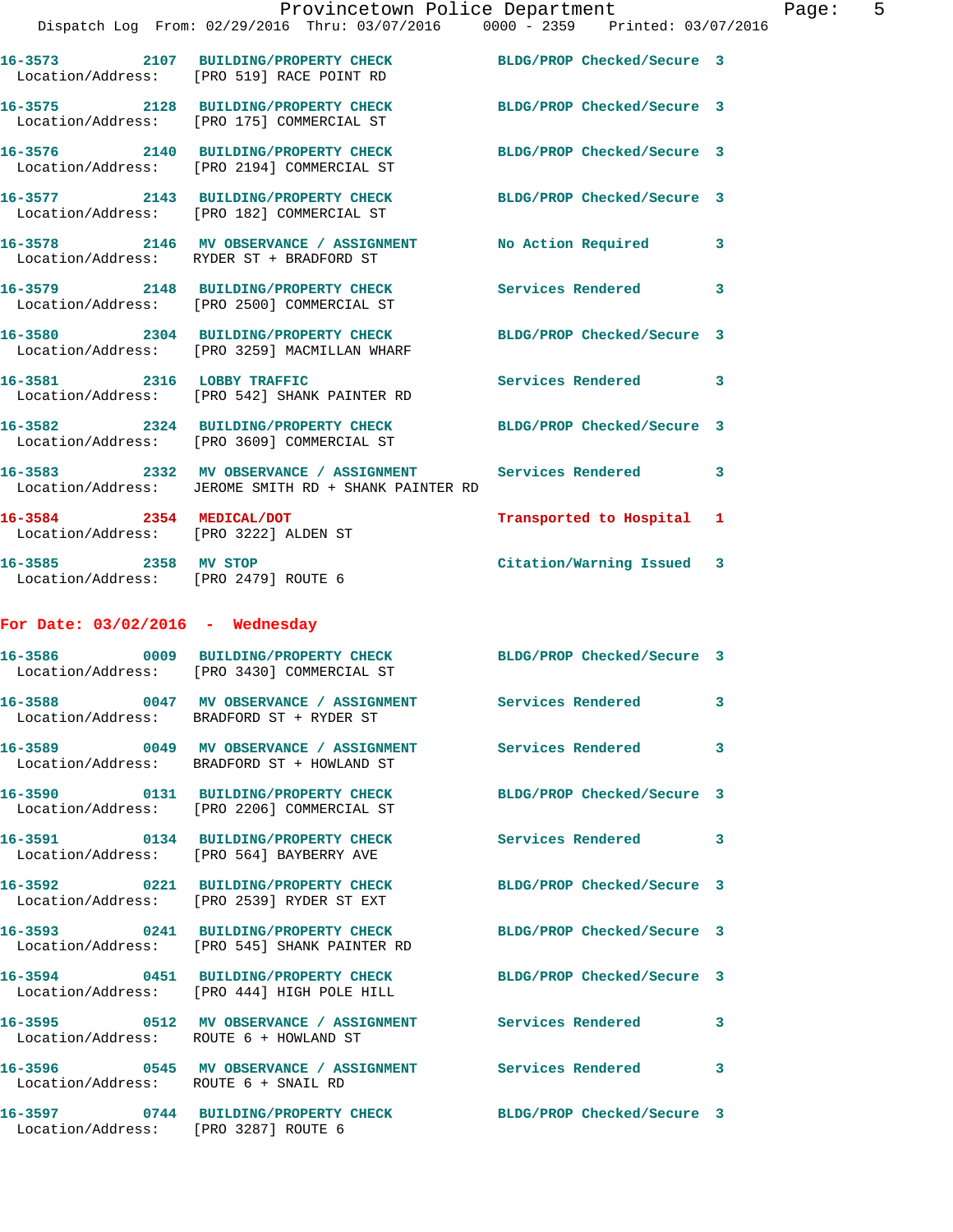|                                                             | 16-3599 0753 ASSIST AGENCY / MUTUAL AID Taken/Referred to Other 3<br>Location/Address: [PRO 124] COMMERCIAL ST |                            |                |
|-------------------------------------------------------------|----------------------------------------------------------------------------------------------------------------|----------------------------|----------------|
|                                                             | 16-3600 0754 BUILDING/PROPERTY CHECK<br>Location/Address: [PRO 2540] RACE POINT RD                             | BLDG/PROP Checked/Secure 3 |                |
| 16-3601 0807 MV STOP                                        | Location/Address: [PRO 3296] SHANK PAINTER RD                                                                  | <b>VERBAL WARNING</b>      | 3              |
|                                                             | 16-3602 0816 SERVICE CALL/COURT<br>Location: [PRO 3705] ORLEANS DISTRICT COURT                                 | <b>Services Rendered</b>   | 3              |
| Location/Address: [PRO 569] WINSLOW ST                      | 16-3603 0817 SERVICE CALL/SCHOOL                                                                               | Services Rendered          | 3              |
|                                                             | 16-3604 0824 MV OBSERVANCE / ASSIGNMENT Services Rendered<br>Location/Address: HIGH POLE HL + BRADFORD ST      |                            | 3              |
|                                                             | 16-3605 0837 LOST/FOUND PROPERTY<br>Location/Address: [PRO 356] COMMERCIAL ST                                  | <b>Services Rendered</b>   | 3              |
|                                                             | 16-3606 0856 BUILDING/PROPERTY CHECK<br>Location/Address: [PRO 371] COMMERCIAL ST                              | BLDG/PROP Checked/Secure 3 |                |
|                                                             | 16-3607 0927 MV OBSERVANCE / ASSIGNMENT<br>Location/Address: BRADFORD ST + STANDISH ST                         | Services Rendered          | 3              |
| 16-3609 0933 ALARM - GENERAL                                | Location/Address: [PRO 512] PRINCE ST                                                                          | Services Rendered          | $\mathbf{1}$   |
|                                                             | 16-3608 0934 BUILDING/PROPERTY CHECK<br>Location/Address: [PRO 3259] MACMILLAN WHARF                           | <b>Services Rendered</b>   | 3              |
| 16-3610 0934 ALARM - GENERAL                                | Location/Address: [PRO 285] COMMERCIAL ST                                                                      | Services Rendered          | 1              |
|                                                             | 16-3611 0947 BUILDING/PROPERTY CHECK<br>Location/Address: [PRO 2206] COMMERCIAL ST                             | <b>Services Rendered</b>   | 3              |
|                                                             | $16-3612$ 0956 PARK, WALK & TALK<br>Location/Address: [PRO 516] RACE POINT RD                                  | Services Rendered          | $\mathbf{2}$   |
|                                                             | 16-3613 0957 PARK, WALK & TALK<br>Location/Address: [PRO 516] RACE POINT RD                                    | Services Rendered 2        |                |
|                                                             | 16-3614 1029 BUILDING/PROPERTY CHECK<br>Location/Address: [PRO 1638] COMMERCIAL ST                             | BLDG/PROP Checked/Secure 3 |                |
|                                                             | 16-3616 1117 ANIMAL CALL/HORSES<br>Location/Address: [PRO 1917] NELSON AVE                                     | SPOKEN TO                  | $\mathbf{2}$   |
|                                                             | 16-3617 1143 MV OBSERVANCE / ASSIGNMENT No Action Required<br>Location/Address: SNAIL RD + COMMERCIAL ST       |                            | 3              |
|                                                             | 16-3618 1200 BUILDING/PROPERTY CHECK<br>Location/Address: [PRO 3609] COMMERCIAL ST                             | Services Rendered          | 3              |
| $16-3619$ 1325 PARK, WALK & TALK                            | Location/Address: [PRO 105] COMMERCIAL ST                                                                      | Services Rendered          | $\overline{2}$ |
| 16-3621 1333 FOLLOW UP                                      | Location/Address: [PRO 515] RACE POINT RD                                                                      | Services Rendered          | $\mathbf{2}$   |
|                                                             | 16-3620 1334 MV OBSERVANCE / ASSIGNMENT Services Rendered<br>Location/Address: HOWLAND ST + HARRY KEMP WAY     |                            | 3              |
| 16-3622 1347 ANIMAL CALL<br>Location/Address: RACE POINT RD |                                                                                                                | Taken/Referred to Other 2  |                |
|                                                             | 16-3623 1401 MV OBSERVANCE / ASSIGNMENT                                                                        | Services Rendered 3        |                |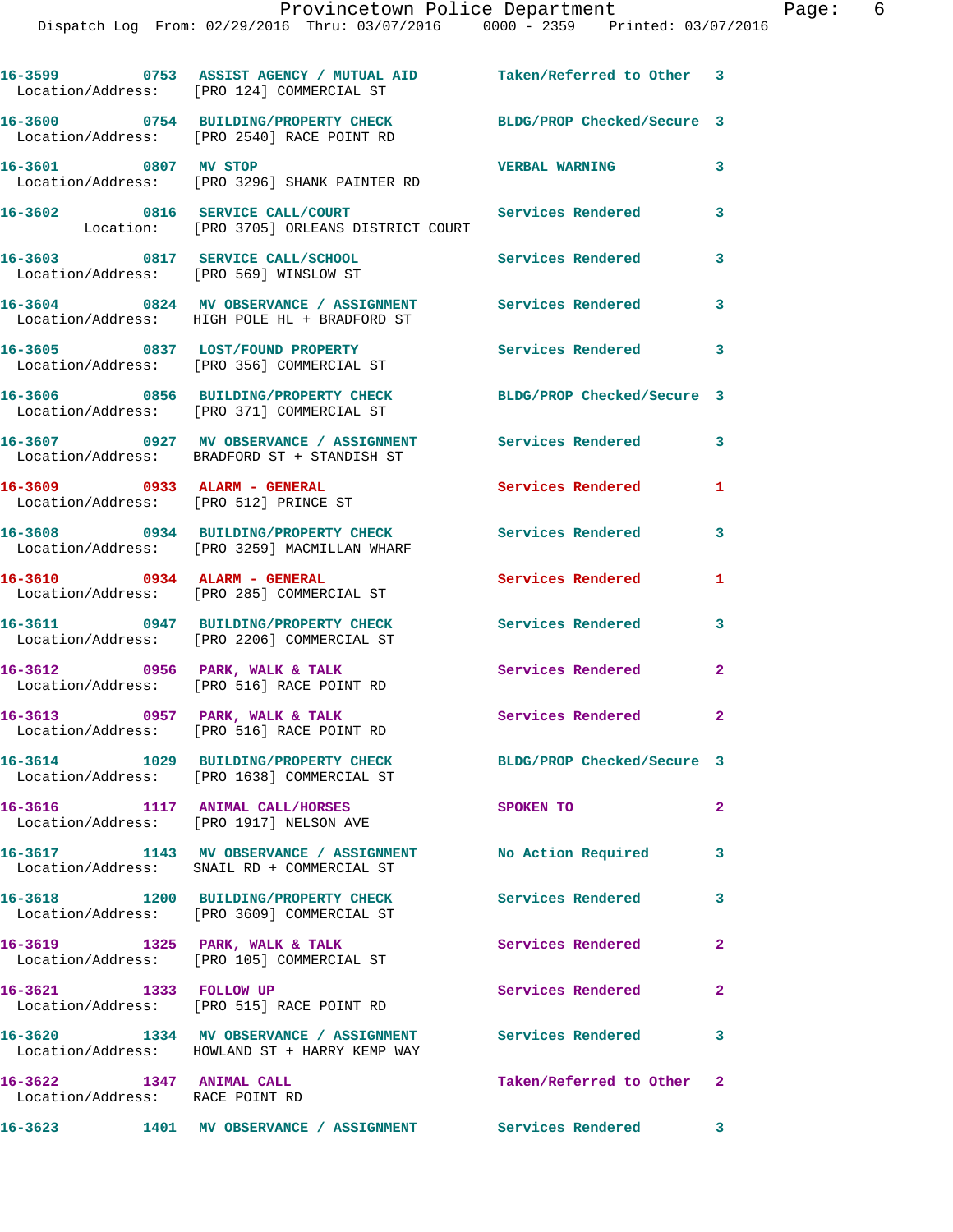|                                                  | Dispatch Log From: 02/29/2016 Thru: 03/07/2016 0000 - 2359 Printed: 03/07/2016                                  | Provincetown Police Department | Page: 7        |  |
|--------------------------------------------------|-----------------------------------------------------------------------------------------------------------------|--------------------------------|----------------|--|
|                                                  | Location/Address: HARRY KEMP WAY + HOWLAND ST                                                                   |                                |                |  |
|                                                  | 16-3624 1429 BUILDING/PROPERTY CHECK BLDG/PROP Checked/Secure 3<br>Location/Address: [PRO 3256] COMMERCIAL ST   |                                |                |  |
|                                                  | 16-3625 1434 BUILDING/PROPERTY CHECK BLDG/PROP Checked/Secure 3<br>Location/Address: [PRO 3259] MACMILLAN WHARF |                                |                |  |
|                                                  | 16-3626 1516 B & E BURGLARY/PAST OCCURRED Services Rendered<br>Location/Address: [PRO 1318] COMMERCIAL ST       |                                | $\overline{a}$ |  |
| Location/Address: BRADFORD ST                    | 16-3627 1531 MV OBSERVANCE / ASSIGNMENT Services Rendered                                                       |                                | 3              |  |
|                                                  | 16-3628 1537 FOLLOW UP<br>Location/Address: [PRO 1318] COMMERCIAL ST                                            | Services Rendered              | $\overline{2}$ |  |
|                                                  |                                                                                                                 | <b>VERBAL WARNING</b>          | 3              |  |
| Location/Address: [PRO 33] BRADFORD ST           | 16-3630 1614 BUILDING/PROPERTY CHECK BLDG/PROP Checked/Secure 3                                                 |                                |                |  |
| Location/Address: SHANK PAINTER RD               | 16-3631 1635 MV OBSERVANCE / ASSIGNMENT No Action Required 3                                                    |                                |                |  |
|                                                  | 16-3632 1800 BUILDING/PROPERTY CHECK<br>Location/Address: [PRO 530] SHANK PAINTER RD                            | BLDG/PROP Checked/Secure 3     |                |  |
|                                                  | 16-3633 1802 LARCENY /FORGERY / FRAUD FOLLOW UP<br>Location/Address: [PRO 37] BRADFORD ST                       |                                | $\mathbf{2}$   |  |
|                                                  | 16-3634 1821 BUILDING/PROPERTY CHECK BLDG/PROP Checked/Secure 3<br>Location/Address: [PRO 564] BAYBERRY AVE     |                                |                |  |
| 16-3635 1925 MV STOP                             | Location/Address: [PRO 2277] BRADFORD ST                                                                        | <b>VERBAL WARNING</b>          | 3              |  |
|                                                  | 16-3636 1927 MV OBSERVANCE / ASSIGNMENT VERBAL WARNING<br>Location/Address: [PRO 3296] SHANK PAINTER RD         |                                | 3              |  |
| 16-3637<br>Location/Address: [WEL] FRED BELL WAY | 2007 ASSIST AGENCY / MUTUAL AID Taken/Referred to Other 3                                                       |                                |                |  |
| Location/Address: [PRO 33] BRADFORD ST           | 16-3638 2128 BUILDING/PROPERTY CHECK BLDG/PROP Checked/Secure 3                                                 |                                |                |  |
|                                                  |                                                                                                                 | BLDG/PROP Checked/Secure 3     |                |  |
|                                                  | 16-3641 2202 BUILDING/PROPERTY CHECK BLDG/PROP Checked/Secure 3<br>Location/Address: [PRO 1780] JOHNSON ST      |                                |                |  |
|                                                  | 16-3642 2213 BUILDING/PROPERTY CHECK<br>Location/Address: [PRO 182] COMMERCIAL ST                               | BLDG/PROP Checked/Secure 3     |                |  |
|                                                  | 16-3643 2228 BUILDING/PROPERTY CHECK BLDG/PROP Checked/Secure 3<br>Location/Address: [PRO 519] RACE POINT RD    |                                |                |  |
| Location/Address: [PRO 94] BRADFORD ST           | 16-3644 2334 MV OBSERVANCE / ASSIGNMENT Services Rendered                                                       |                                | 3              |  |
|                                                  | 16-3645 2340 BUILDING/PROPERTY CHECK<br>Location/Address: [PRO 2539] RYDER ST EXT                               | BLDG/PROP Checked/Secure 3     |                |  |
| 16-3646 2340 FOLLOW UP                           | Location/Address: [PRO 539] SHANK PAINTER RD                                                                    | Services Rendered              | $\overline{2}$ |  |
|                                                  | 16-3647 2357 MV OBSERVANCE / ASSIGNMENT Services Rendered<br>Location/Address: [PRO 2859] BRADFORD ST           |                                | 3              |  |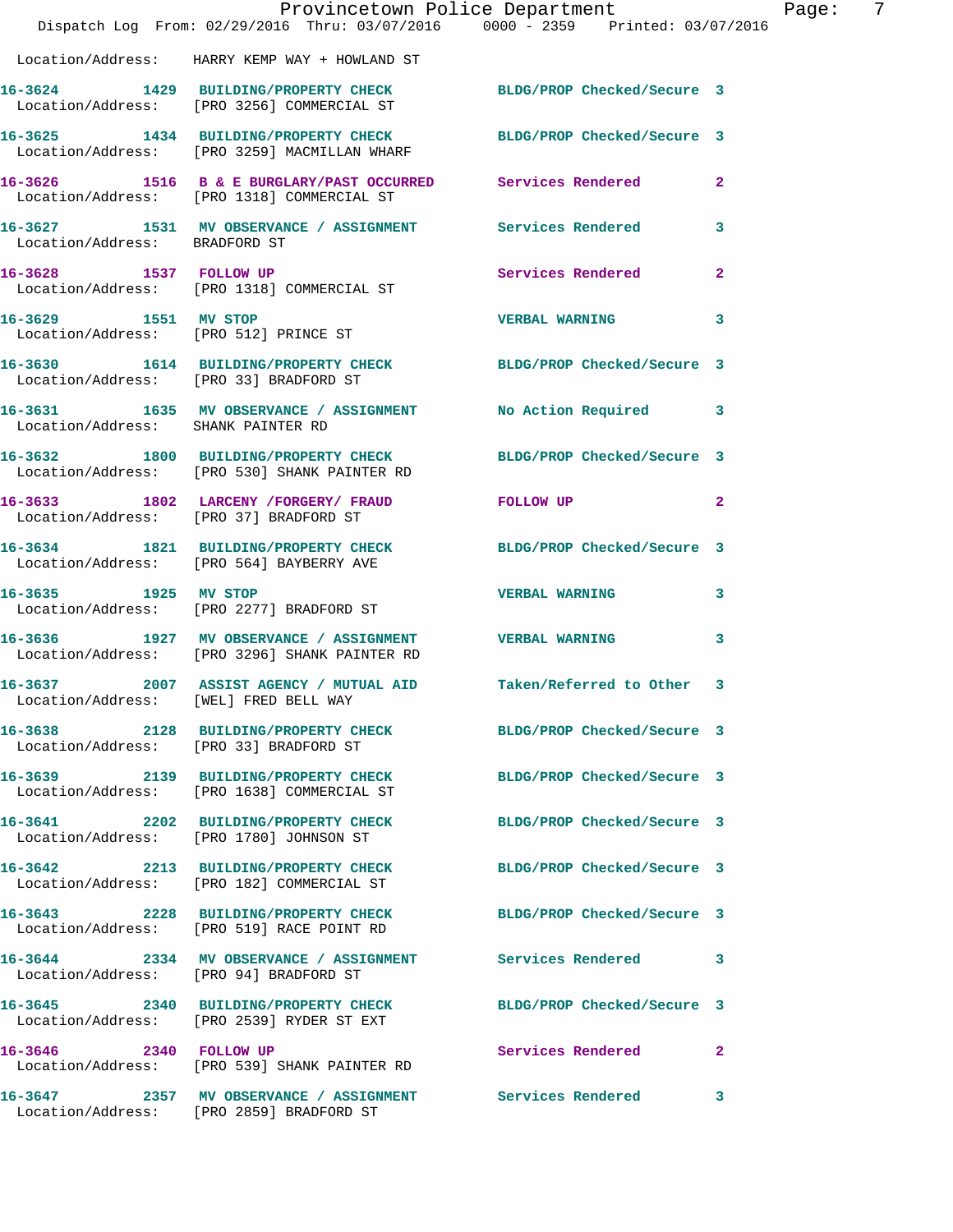| 16-3648           | 2359 BUILDING/PROPERTY CHECK |  | BLDG/PROP Checked/Secure 3 |  |
|-------------------|------------------------------|--|----------------------------|--|
| Location/Address: | [PRO 1646] WINSLOW ST        |  |                            |  |

**For Date: 03/03/2016 - Thursday**

Location/Address: [PRO 75] CAPTAIN BERTIES WAY

|                                                                         | 16-3697 0000 LOBBY TRAFFIC<br>Location/Address: [PRO 542] SHANK PAINTER RD                                          | Services Rendered 2        |              | 13 |
|-------------------------------------------------------------------------|---------------------------------------------------------------------------------------------------------------------|----------------------------|--------------|----|
| Location/Address: [PRO 2513] ROUTE 6                                    | 16-3649 0008 MV OBSERVANCE / ASSIGNMENT Services Rendered                                                           |                            | 3            |    |
| 16-3650 0025 MV STOP<br>Location/Address: [PRO 413] CONWELL ST          |                                                                                                                     | Citation/Warning Issued    | 3            |    |
|                                                                         | 16-3651 0109 BUILDING/PROPERTY CHECK<br>Location/Address: [PRO 433] RYDER ST EXT                                    | Services Rendered 3        |              |    |
|                                                                         | 16-3652 0122 BUILDING/PROPERTY CHECK<br>Location/Address: [PRO 105] COMMERCIAL ST                                   | BLDG/PROP Checked/Secure 3 |              |    |
|                                                                         | 16-3654 0124 PARK, WALK & TALK<br>Location/Address: [PRO 526] RYDER ST EXT                                          | Services Rendered          | $\mathbf{2}$ |    |
|                                                                         | 16-3653 0127 BUILDING/PROPERTY CHECK Services Rendered<br>Location/Address: [PRO 564] BAYBERRY AVE                  |                            | 3            |    |
|                                                                         | 16-3655 0142 MV OBSERVANCE / ASSIGNMENT Services Rendered 3<br>Location/Address: RYDER ST + BRADFORD ST             |                            |              |    |
|                                                                         | 16-3656 0229 BUILDING/PROPERTY CHECK<br>Location/Address: [PRO 175] COMMERCIAL ST                                   | BLDG/PROP Checked/Secure 3 |              |    |
|                                                                         | 16-3657 0234 BUILDING/PROPERTY CHECK<br>Location/Address: [PRO 1886] BRADFORD ST                                    | BLDG/PROP Checked/Secure 3 |              |    |
|                                                                         | 16-3658 0236 MV OBSERVANCE / ASSIGNMENT Services Rendered 3<br>Location/Address: JEROME SMITH RD + SHANK PAINTER RD |                            |              |    |
|                                                                         | 16-3659 0315 BUILDING/PROPERTY CHECK BLDG/PROP Checked/Secure 3<br>Location/Address: [PRO 1989] COMMERCIAL ST       |                            |              |    |
|                                                                         | 16-3660 0322 BUILDING/PROPERTY CHECK Services Rendered 3<br>Location/Address: [PRO 3259] MACMILLAN WHARF            |                            |              |    |
|                                                                         | 16-3661 0428 BUILDING/PROPERTY CHECK BLDG/PROP Checked/Secure 3<br>Location/Address: [PRO 3151] COMMERCIAL ST       |                            |              |    |
|                                                                         | 16-3662 0430 BUILDING/PROPERTY CHECK<br>Location/Address: [PRO 554] TREMONT ST                                      | BLDG/PROP Checked/Secure 3 |              |    |
|                                                                         | 16-3663 0504 MV OBSERVANCE / ASSIGNMENT<br>Location/Address: [PRO 3430] COMMERCIAL ST                               | Services Rendered          | 3            |    |
|                                                                         | 16-3664 0527 BUILDING/PROPERTY CHECK<br>Location/Address: [PRO 444] HIGH POLE HILL                                  | BLDG/PROP Checked/Secure 3 |              |    |
|                                                                         | 16-3666 6 0534 MV OBSERVANCE / ASSIGNMENT Services Rendered<br>Location/Address: HIGH POLE HL + BRADFORD ST         |                            | 3            |    |
| 16-3665 0538 MEDICAL EMERGENCY<br>Location/Address: [PRO 3222] ALDEN ST |                                                                                                                     | Services Rendered          | 1            |    |
|                                                                         | 16-3667 0745 BUILDING/PROPERTY CHECK<br>Location/Address: [PRO 2500] COMMERCIAL ST                                  | BLDG/PROP Checked/Secure 3 |              |    |
|                                                                         | 16-3668 0748 BUILDING/PROPERTY CHECK<br>Location/Address: [PRO 1638] COMMERCIAL ST                                  | BLDG/PROP Checked/Secure 3 |              |    |
|                                                                         | 16-3669 0753 BUILDING/PROPERTY CHECK                                                                                | Services Rendered 3        |              |    |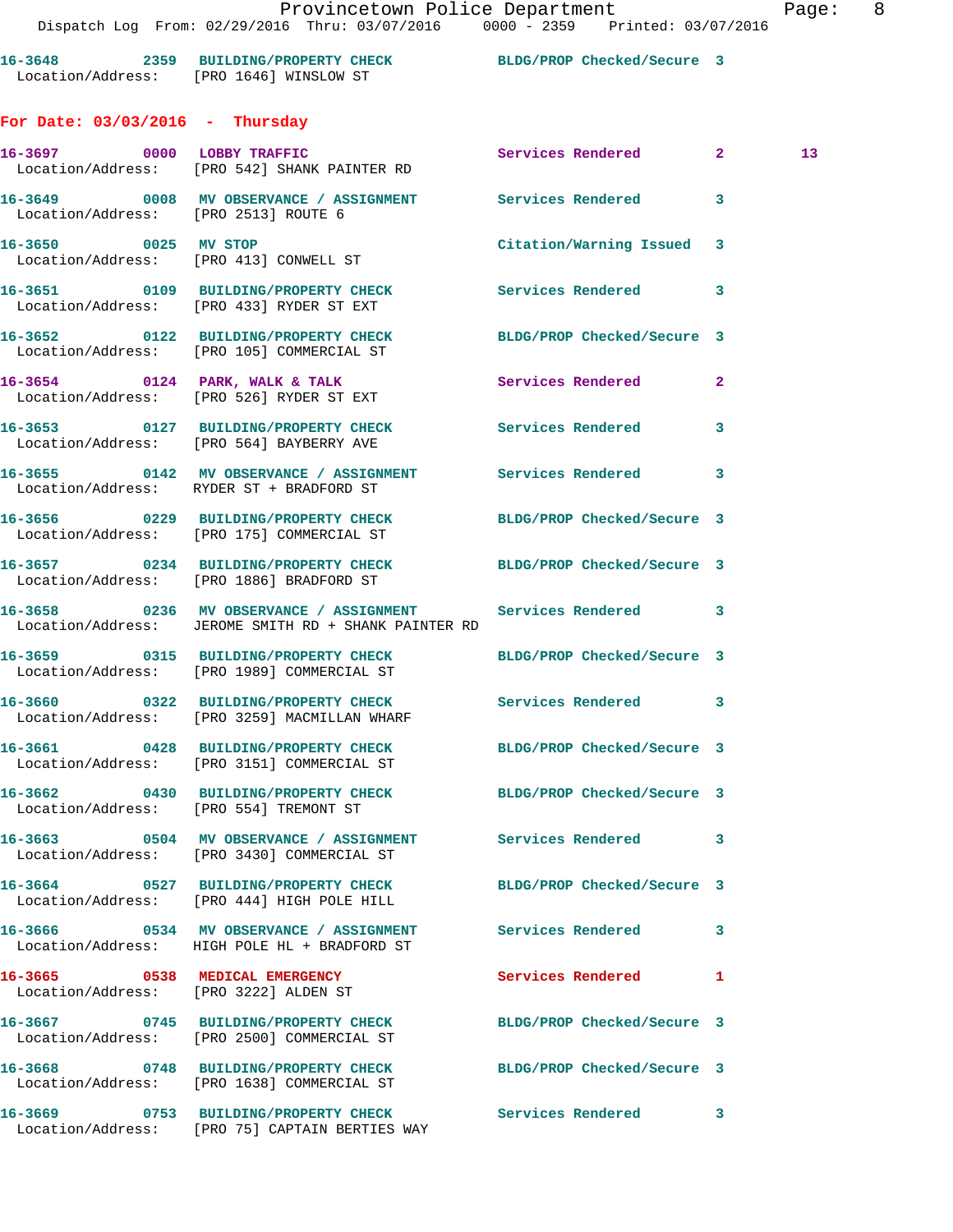|                                    | 16-3670 0801 PARK, WALK & TALK<br>Location/Address: [PRO 569] WINSLOW ST                                        | Services Rendered          | $\mathbf{2}$   |
|------------------------------------|-----------------------------------------------------------------------------------------------------------------|----------------------------|----------------|
|                                    | 16-3671 0802 MV OBSERVANCE / ASSIGNMENT Services Rendered<br>Location/Address: [PRO 2513] ROUTE 6               |                            | 3              |
|                                    | 16-3672 0839 ALARM - GENERAL/BURG<br>Location/Address: [PRO 1219] WILLOW DR                                     | False Alarm                | 1              |
| Location/Address: SHANK PAINTER RD | 16-3673 0911 MV OBSERVANCE / ASSIGNMENT Services Rendered 3                                                     |                            |                |
|                                    | 16-3674 0923 BUILDING/PROPERTY CHECK<br>Location/Address: [PRO 564] BAYBERRY AVE                                | BLDG/PROP Checked/Secure 3 |                |
|                                    | 16-3675 0929 BUILDING/PROPERTY CHECK<br>Location/Address: [PRO 3287] ROUTE 6                                    | BLDG/PROP Checked/Secure 3 |                |
|                                    | 16-3676 0930 ANIMAL CALL/PET PANTRY<br>Location/Address: [PRO 3296] SHANK PAINTER RD                            | Services Rendered          | $\mathbf{2}$   |
| Location/Address: SNAIL RD         | 16-3677 0940 MV OBSERVANCE / ASSIGNMENT Services Rendered                                                       |                            | 3              |
| 16-3678 0945 MV STOP               | Location/Address: [PRO 3548] COMMERCIAL ST                                                                      | <b>VERBAL WARNING</b>      | 3              |
|                                    | 16-3680 1000 BUILDING/PROPERTY CHECK<br>Location/Address: [PRO 3256] COMMERCIAL ST                              | BLDG/PROP Checked/Secure 3 |                |
| 16-3679 1001 MV STOP               | Location/Address: BRADFORD ST + KENDALL LN                                                                      | <b>VERBAL WARNING</b>      | 3              |
|                                    | 16-3681 1014 ANIMAL CALL/PET PANTRY<br>Location/Address: [PRO 1372] COURT ST                                    | Services Rendered          | $\overline{2}$ |
| 16-3682 1029 MV STOP               | Location/Address: ANTHONY ST + COMMERCIAL ST                                                                    | Citation/Warning Issued 3  |                |
|                                    | 16-3683 1037 BUILDING/PROPERTY CHECK<br>Location/Address: [PRO 3317] CEMETERY RD                                | BLDG/PROP Checked/Secure 3 |                |
|                                    | 16-3684 1038 BUILDING/PROPERTY CHECK<br>Location/Address: [PRO 3318] CEMETERY RD                                | BLDG/PROP Checked/Secure 3 |                |
|                                    | 16-3685 1038 BUILDING/PROPERTY CHECK<br>Location/Address: [PRO 285] COMMERCIAL ST                               | Services Rendered          | 3              |
|                                    | 16-3686 1043 TRAFFIC CONTROL<br>Location/Address: BRADFORD ST + LAW ST                                          | Services Rendered          | 3              |
|                                    | 16-3687 1058 ASSIST AGENCY / MUTUAL AID Services Rendered<br>Location/Address: [PRO 3030] TIN PAN ALLEY RD      |                            | 3              |
|                                    | 16-3688 1120 SERVICE CALL/FINGER PRINTS Services Rendered<br>Location/Address: [PRO 542] SHANK PAINTER RD       |                            | 3              |
| 16-3689 1135 ALARM - FIRE          |                                                                                                                 | Services Rendered          | $\mathbf{1}$   |
|                                    | Location/Address: [PRO 2605] COMMERCIAL ST<br>16-3690 1149 BUILDING/PROPERTY CHECK                              | BLDG/PROP Checked/Secure 3 |                |
|                                    | Location/Address: [PRO 2898] JEROME SMITH RD<br>16-3691 1322 MV OBSERVANCE / ASSIGNMENT Services Rendered       |                            | 3              |
|                                    | Location/Address: HARRY KEMP WAY + AUNT SUKEYS WAY<br>16-3692 1327 MV OBSERVANCE / ASSIGNMENT Services Rendered |                            | 3              |
| 16-3693 1336 ANIMAL CALL           | Location/Address: BRADFORD ST + STANDISH ST                                                                     | <b>Services Rendered</b>   | $\mathbf{2}$   |
|                                    |                                                                                                                 |                            |                |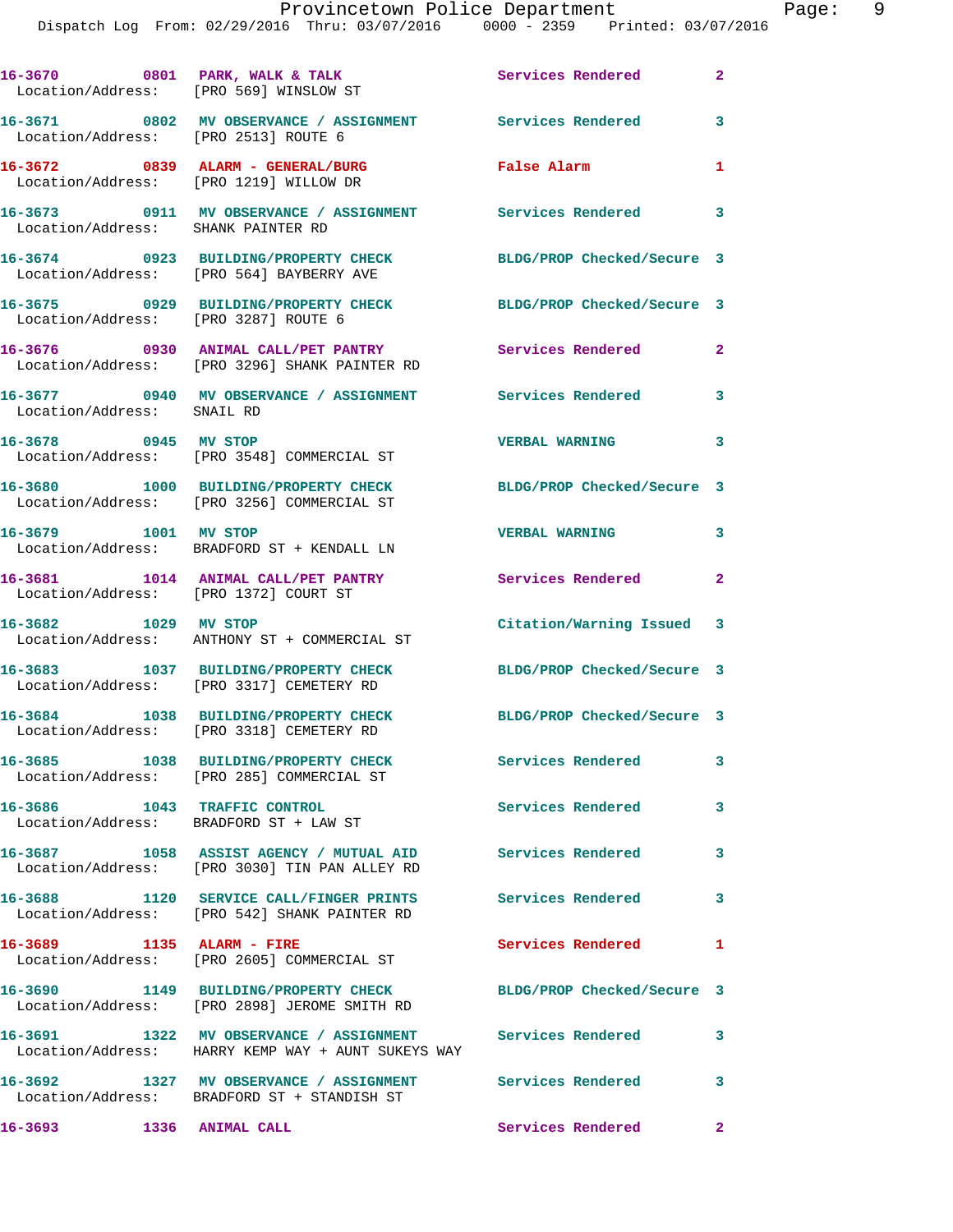|                                        | Dispatch Log From: 02/29/2016 Thru: 03/07/2016 0000 - 2359 Printed: 03/07/2016                                      | Provincetown Police Department |                | Page: 10 |  |
|----------------------------------------|---------------------------------------------------------------------------------------------------------------------|--------------------------------|----------------|----------|--|
|                                        | Location/Address: [PRO 729] BRADFORD ST                                                                             |                                |                |          |  |
|                                        | 16-3694 1340 ASSIST AGENCY / WATER DEPT Taken/Referred to Other 3<br>Location/Address: [PRO 1502] BRADFORD ST       |                                |                |          |  |
|                                        | 16-3695 1348 BUILDING/PROPERTY CHECK BLDG/PROP Checked/Secure 3<br>Location/Address: [PRO 2494] BRADFORD ST         |                                |                |          |  |
|                                        | 16-3696 1405 PARK, WALK & TALK<br>Location/Address: [PRO 105] COMMERCIAL ST                                         | Services Rendered 2            |                |          |  |
| Location/Address: [PRO 571] ALDEN ST   | 16-3698 1433 BUILDING/PROPERTY CHECK BLDG/PROP Checked/Secure 3                                                     |                                |                |          |  |
|                                        | 16-3699 1456 PARK, WALK & TALK<br>Location/Address: [PRO 569] WINSLOW ST                                            | Services Rendered 2            |                |          |  |
|                                        | 16-3700 1517 BUILDING/PROPERTY CHECK BLDG/PROP Checked/Secure 3<br>Location/Address: [PRO 1638] COMMERCIAL ST       |                                |                |          |  |
|                                        | 16-3701 1518 FOLLOW UP<br>Location/Address: [PRO 542] SHANK PAINTER RD                                              | Services Rendered              | $\overline{2}$ |          |  |
|                                        | 16-3702 1545 FOUND MD LICENSE<br>Location/Address: [PRO 542] SHANK PAINTER RD                                       | Services Rendered              | 3              |          |  |
|                                        | 16-3703 1552 LOST HONDA KEY<br>Location/Address: [PRO 542] SHANK PAINTER RD                                         | Services Rendered              | 3              |          |  |
|                                        | 16-3704 1607 MV OBSERVANCE / ASSIGNMENT Services Rendered 3<br>Location/Address: [PRO 3430] COMMERCIAL ST           |                                |                |          |  |
|                                        | 16-3705 1855 BUILDING/PROPERTY CHECK BLDG/PROP Checked/Secure 3<br>Location/Address: [PRO 2206] COMMERCIAL ST       |                                |                |          |  |
| Location/Address: [PRO 94] BRADFORD ST | 16-3706 1905 MV OBSERVANCE / ASSIGNMENT Services Rendered 3                                                         |                                |                |          |  |
|                                        | 16-3707 1934 BUILDING/PROPERTY CHECK<br>Location/Address: [PRO 2898] JEROME SMITH RD                                | <b>Services Rendered</b>       | 3              |          |  |
| 16-3708                                | 1946 BUILDING/PROPERTY CHECK BLDG/PROP Checked/Secure 3<br>Location/Address: [PRO 2543] MACMILLAN WHARF             |                                |                |          |  |
|                                        | 16-3709 2022 BUILDING/PROPERTY CHECK<br>Location/Address: [PRO 2490] PROVINCELANDS RD                               | Services Rendered              | 3              |          |  |
|                                        | 16-3710 2050 MV OBSERVANCE / ASSIGNMENT<br>Location/Address: HOWLAND ST + BRADFORD ST                               | Services Rendered 3            |                |          |  |
| Location/Address: [PRO 702] BANGS ST   | 16-3714 2135 LANDLORD/TENANT                                                                                        | Services Rendered              | 2              |          |  |
|                                        | 16-3711 2138 BUILDING/PROPERTY CHECK<br>Location/Address: [PRO 75] CAPTAIN BERTIES WAY                              | Services Rendered              | 3              |          |  |
| Location/Address: [PRO 3287] ROUTE 6   | 16-3712 2203 BUILDING/PROPERTY CHECK BLDG/PROP Checked/Secure 3                                                     |                                |                |          |  |
|                                        | 16-3713 2206 BUILDING/PROPERTY CHECK BLDG/PROP Checked/Secure 3<br>Location/Address: [PRO 433] RYDER ST EXT         |                                |                |          |  |
|                                        | 16-3715 2319 BUILDING/PROPERTY CHECK BLDG/PROP Checked/Secure 3<br>Location/Address: [PRO 1646] WINSLOW ST          |                                |                |          |  |
|                                        | 16-3716 2327 MV OBSERVANCE / ASSIGNMENT Services Rendered 3<br>Location/Address: JEROME SMITH RD + SHANK PAINTER RD |                                |                |          |  |
|                                        | 16-3718 2328 PARK, WALK & TALK<br>Location/Address: [PRO 539] SHANK PAINTER RD                                      | Services Rendered              | $\mathbf{2}$   |          |  |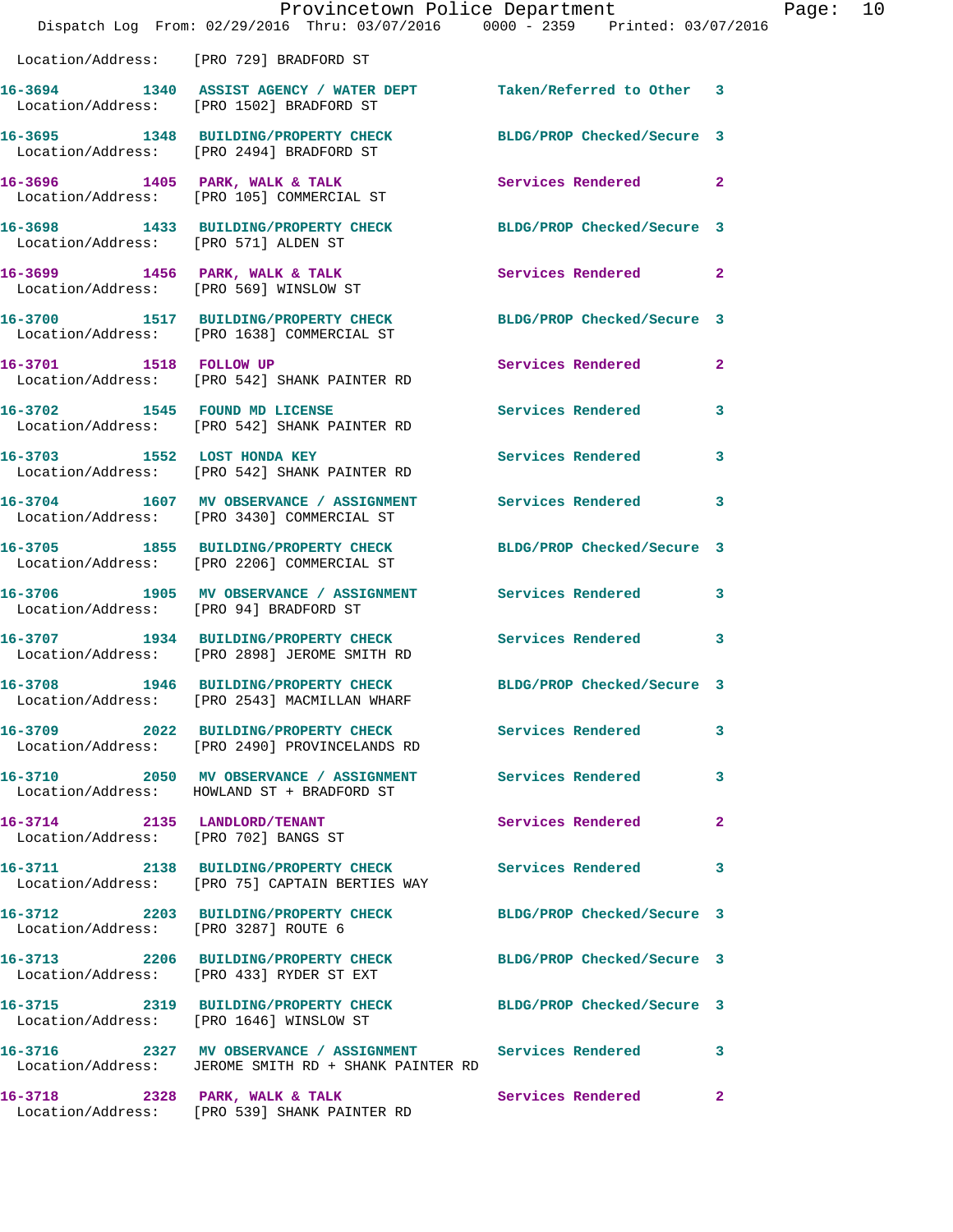|                                      | Dispatch Log From: 02/29/2016 Thru: 03/07/2016 0000 - 2359 Printed: 03/07/2016                                      |                     |              |    |  |
|--------------------------------------|---------------------------------------------------------------------------------------------------------------------|---------------------|--------------|----|--|
|                                      | 16-3717 2336 MV OBSERVANCE / ASSIGNMENT Services Rendered 3<br>Location/Address: BRADFORD ST + STANDISH ST          |                     |              |    |  |
|                                      | 16-3719  2355  BUILDING/PROPERTY CHECK BLDG/PROP Checked/Secure 3<br>Location/Address: [PRO 446] HOWLAND ST         |                     |              |    |  |
| For Date: $03/04/2016$ - Friday      |                                                                                                                     |                     |              |    |  |
|                                      | 16-3721 0001 BUILDING/PROPERTY CHECK BLDG/PROP Checked/Secure 3<br>Location/Address: [PRO 16] BRADFORD ST           |                     |              |    |  |
|                                      | 16-3720 0003 LIFT ASSIST<br>Location/Address: [PRO 1158] WINSLOW ST                                                 | Services Rendered 3 |              |    |  |
| Location/Address: [PRO 2513] ROUTE 6 | 16-3722 0020 MV OBSERVANCE / ASSIGNMENT Services Rendered 3                                                         |                     |              |    |  |
|                                      | 16-3723 0027 BUILDING/PROPERTY CHECK BLDG/PROP Checked/Secure 3<br>Location/Address: [PRO 1638] COMMERCIAL ST       |                     |              |    |  |
|                                      | 16-3724 0041 MV OBSERVANCE / ASSIGNMENT Services Rendered 3<br>Location/Address: [PRO 2577] BRADFORD ST             |                     |              |    |  |
|                                      | 16-3725 0100 BUILDING/PROPERTY CHECK BLDG/PROP Checked/Secure 3<br>Location/Address: [PRO 3609] COMMERCIAL ST       |                     |              |    |  |
|                                      | 16-3726 0111 MV OBSERVANCE / ASSIGNMENT Services Rendered 3<br>Location/Address: [PRO 94] BRADFORD ST               |                     |              |    |  |
|                                      | 16-3727 0207 BUILDING/PROPERTY CHECK BLDG/PROP Checked/Secure 3<br>Location/Address: [PRO 545] SHANK PAINTER RD     |                     |              |    |  |
|                                      | 16-3728 0214 BUILDING/PROPERTY CHECK BLDG/PROP Checked/Secure 3<br>Location/Address: [PRO 1886] BRADFORD ST         |                     |              |    |  |
|                                      | 16-3729 0221 LOBBY TRAFFIC<br>Location/Address: [PRO 542] SHANK PAINTER RD                                          | Services Rendered 2 |              | 14 |  |
|                                      | 16-3730 0329 LIFT ASSIST<br>Location/Address: [PRO 442] HARRY KEMP WAY                                              | Services Rendered 1 |              |    |  |
|                                      | 16-3731 0346 BUILDING/PROPERTY CHECK BLDG/PROP Checked/Secure 3<br>Location/Address: [PRO 413] CONWELL ST           |                     |              |    |  |
|                                      | 16-3732 0508 BUILDING/PROPERTY CHECK BLDG/PROP Checked/Secure 3<br>Location/Address: [PRO 447] JEROME SMITH RD      |                     |              |    |  |
|                                      | 16-3733 0511 MV OBSERVANCE / ASSIGNMENT Services Rendered 3<br>Location/Address: JEROME SMITH RD + SHANK PAINTER RD |                     |              |    |  |
|                                      | 16-3734 0512 MV OBSERVANCE / ASSIGNMENT Services Rendered 3<br>Location/Address: ROUTE 6 + HOWLAND ST               |                     |              |    |  |
|                                      | 16-3735 0605 BUILDING/PROPERTY CHECK Services Rendered 3<br>Location/Address: [PRO 2490] PROVINCELANDS RD           |                     |              |    |  |
|                                      | 16-3736 0606 BUILDING/PROPERTY CHECK BLDG/PROP Checked/Secure 3<br>Location/Address: [PRO 182] COMMERCIAL ST        |                     |              |    |  |
|                                      | 16-3737 0611 PARK, WALK & TALK Services Rendered<br>Location/Address: [PRO 2499] RACE POINT RD                      |                     | $\mathbf{2}$ |    |  |
|                                      | 16-3738 0758 BUILDING/PROPERTY CHECK Services Rendered 3<br>Location/Address: [PRO 2977] COMMERCIAL ST              |                     |              |    |  |
|                                      | 16-3739 0803 BUILDING/PROPERTY CHECK BLDG/PROP Checked/Secure 3<br>Location/Address: [PRO 2500] COMMERCIAL ST       |                     |              |    |  |
| 16-3740 0805 AT SCHOOL               | Location/Address: [PRO 569] WINSLOW ST                                                                              | Services Rendered 3 |              |    |  |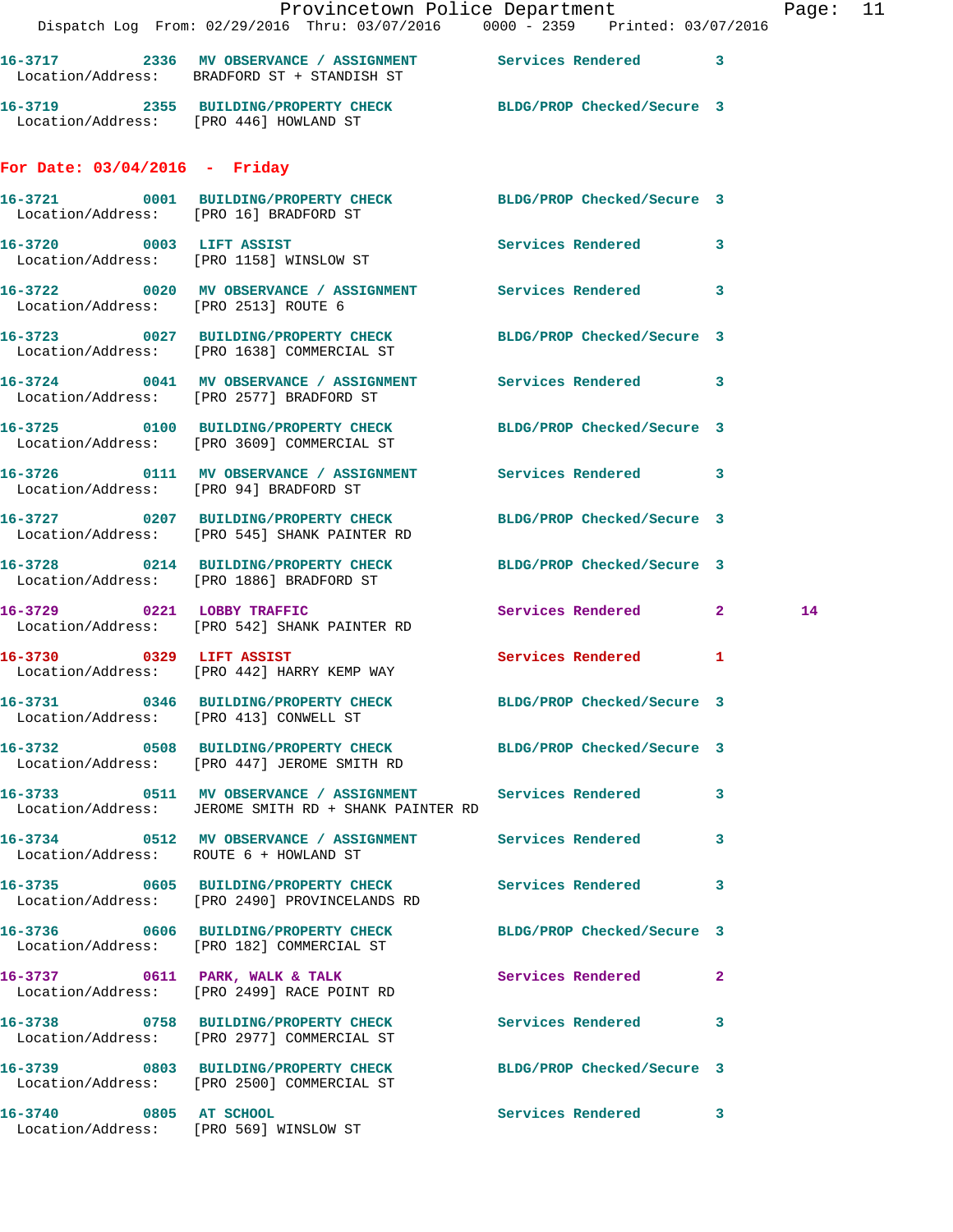|                                                                          | 16-3741 0821 MV OBSERVANCE / ASSIGNMENT Services Rendered 3<br>Location/Address: [PRO 2206] COMMERCIAL ST    |                            |              |
|--------------------------------------------------------------------------|--------------------------------------------------------------------------------------------------------------|----------------------------|--------------|
| Location/Address: [PRO 3287] ROUTE 6                                     | 16-3742 0853 BUILDING/PROPERTY CHECK                                                                         | BLDG/PROP Checked/Secure 3 |              |
| 16-3743 0854 RACCOON PROBLEM<br>Location/Address: [PRO 2550] ALDEN ST    |                                                                                                              | Services Rendered          | $\mathbf{2}$ |
| 16-3744 0929 WELL-BEING CHECK<br>Location/Address: [PRO 1158] WINSLOW ST |                                                                                                              | Services Rendered          | $\mathbf{3}$ |
|                                                                          |                                                                                                              | No Action Required         | 3            |
|                                                                          | 16-3746 1031 BUILDING/PROPERTY CHECK<br>Location/Address: [PRO 2540] RACE POINT RD                           | Services Rendered          | 3            |
|                                                                          |                                                                                                              | No Action Required         | 3            |
|                                                                          | 16-3748 1048 BUILDING/PROPERTY CHECK<br>Location/Address: [PRO 526] RYDER ST EXT                             | <b>Services Rendered</b>   | $\mathbf{3}$ |
| Location/Address: [PRO 571] ALDEN ST                                     | 16-3749 1122 BUILDING/PROPERTY CHECK                                                                         | BLDG/PROP Checked/Secure 3 |              |
| 16-3750 1247 ROAD HAZARD<br>Location/Address: [PRO 2519] ROUTE 6         |                                                                                                              | Services Rendered          | $\mathbf{2}$ |
| 16-3751 1251 ABANDONED 911 CALL<br>Location/Address: [PRO 3222] ALDEN ST |                                                                                                              | <b>Services Rendered</b> 1 |              |
|                                                                          | 16-3752 1317 BUILDING/PROPERTY CHECK<br>Location/Address: [PRO 519] RACE POINT RD                            | BLDG/PROP Checked/Secure 3 |              |
|                                                                          | 16-3753 1333 BUILDING/PROPERTY CHECK<br>Location/Address: [PRO 517] RACE POINT RD                            | <b>Services Rendered</b> 3 |              |
| 16-3754 1447 SERVICE CALL/SCHOOL                                         | Location/Address: [PRO 569] WINSLOW ST                                                                       | <b>Services Rendered</b>   | 3            |
| Location/Address: COMMERCIAL ST                                          | 16-3755 1504 ASSIST CITIZEN/WELLBEING CHECK SPOKEN TO                                                        |                            | 3            |
|                                                                          | Location/Address: [PRO 1780] JOHNSON ST                                                                      | BLDG/PROP Checked/Secure 3 |              |
|                                                                          | 16-3757 1650 BUILDING/PROPERTY CHECK<br>Location/Address: [PRO 2500] COMMERCIAL ST                           | Services Rendered          | 3            |
| 16-3758 1653 DISTURBANCE                                                 | Location/Address: [PRO 221] COMMERCIAL ST                                                                    | SPOKEN TO                  | $\mathbf{1}$ |
| Location/Address: [PRO 2521] ROUTE 6                                     | 16-3759 1723 MV OBSERVANCE / ASSIGNMENT Services Rendered                                                    |                            | 3            |
| 16-3760 1736 MV STOP<br>Location/Address: [PRO 2513] ROUTE 6             |                                                                                                              | <b>VERBAL WARNING</b>      | 3            |
| 16-3761 1757 MV STOP<br>Location/Address: [PRO 2513] ROUTE 6             |                                                                                                              | <b>VERBAL WARNING</b>      | $\mathbf{3}$ |
|                                                                          | 16-3763 1846 BUILDING/PROPERTY CHECK BLDG/PROP Checked/Secure 3<br>Location/Address: [PRO 3115] BAYBERRY AVE |                            |              |
| Location/Address: [PRO 3287] ROUTE 6                                     | 16-3764 1851 BUILDING/PROPERTY CHECK                                                                         | BLDG/PROP Checked/Secure 3 |              |
| 16-3765                                                                  | 1914 BUILDING/PROPERTY CHECK BLDG/PROP Checked/Secure 3                                                      |                            |              |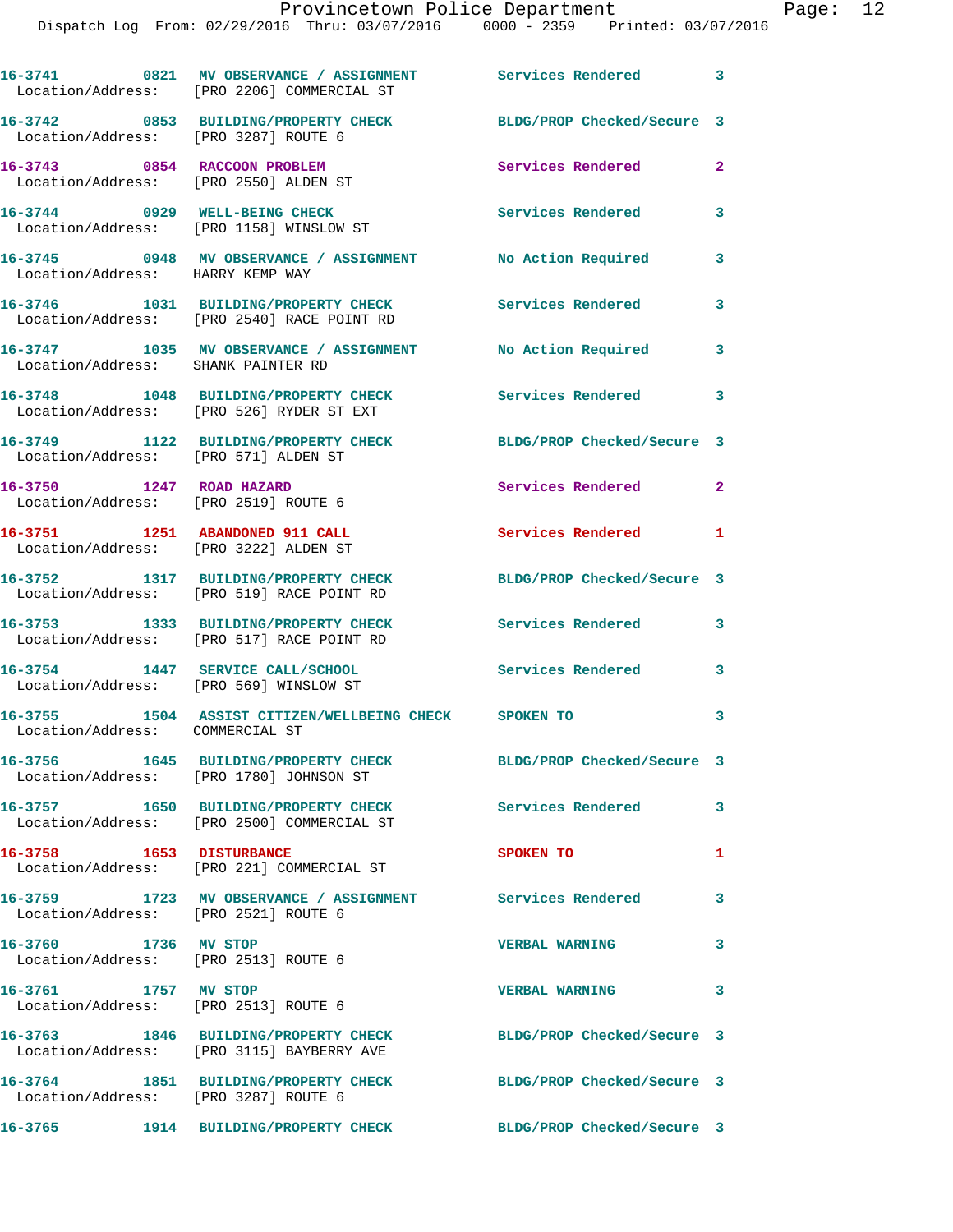|                                   | Provincetown Police Department<br>Dispatch Log From: 02/29/2016 Thru: 03/07/2016 0000 - 2359 Printed: 03/07/2016 |                            |                | Pag |
|-----------------------------------|------------------------------------------------------------------------------------------------------------------|----------------------------|----------------|-----|
|                                   | Location/Address: [PRO 2543] MACMILLAN WHARF                                                                     |                            |                |     |
|                                   | 16-3767 1951 LOST WALLET<br>Location/Address: [PRO 542] SHANK PAINTER RD                                         | <b>Services Rendered</b>   | 3              |     |
|                                   | 16-3778 2000 FOUND WINE GLASSES Services Rendered<br>Location/Address: [PRO 165] COMMERCIAL ST                   |                            | 3              |     |
|                                   | 16-3768 2001 FOLLOW UP<br>Location/Address: [PRO 399] COMMERCIAL ST                                              | Services Rendered          | $\overline{a}$ |     |
|                                   | 16-3769 2015 FOLLOW UP<br>Location/Address: [PRO 542] SHANK PAINTER RD                                           | Services Rendered          | $\overline{a}$ |     |
| 16-3770 2028 BAR CHECK            | Location/Address: [PRO 3117] COMMERCIAL ST                                                                       | LICENSING/NO ACTION        | $\overline{2}$ |     |
|                                   | 16-3771 2047 BUILDING/PROPERTY CHECK BLDG/PROP Checked/Secure 3<br>Location/Address: [PRO 182] COMMERCIAL ST     |                            |                |     |
|                                   | 16-3772 2124 BUILDING/PROPERTY CHECK BLDG/PROP Checked/Secure 3<br>Location/Address: [PRO 1778] SHANK PAINTER RD |                            |                |     |
|                                   | 16-3773 2125 LOST IPHONE<br>Location/Address: [PRO 542] SHANK PAINTER RD                                         | Services Rendered          | 3              |     |
|                                   | 16-3774 2158 MV OBSERVANCE / ASSIGNMENT Services Rendered<br>Location/Address: HOWLAND ST + BRADFORD ST          |                            | 3              |     |
|                                   | 16-3775 2322 BUILDING/PROPERTY CHECK<br>Location/Address: [PRO 1638] COMMERCIAL ST                               | BLDG/PROP Checked/Secure 3 |                |     |
|                                   | 16-3776 2324 BUILDING/PROPERTY CHECK<br>Location/Address: [PRO 2018] COMMERCIAL ST                               | BLDG/PROP Checked/Secure 3 |                |     |
|                                   | 16-3777 2327 FOLLOW UP<br>Location/Address: [PRO 37] BRADFORD ST                                                 | Services Rendered          | $\overline{2}$ |     |
|                                   | 16-3780 2338 PARK, WALK & TALK<br>Location/Address: [PRO 106] COMMERCIAL ST                                      | Services Rendered          | 2              |     |
| For Date: $03/05/2016$ - Saturday |                                                                                                                  |                            |                |     |
| 16-3779 0000 LOBBY TRAFFIC        | Location/Address: [PRO 542] SHANK PAINTER RD                                                                     | Services Rendered          | $\overline{2}$ | 8   |
|                                   | 16-3781 0006 BUILDING/PROPERTY CHECK<br>Location/Address: [PRO 707] BAYBERRY AVE                                 | BLDG/PROP Checked/Secure 3 |                |     |
|                                   | 16-3782 0012 BUILDING/PROPERTY CHECK<br>Location/Address: [PRO 440] HARRY KEMP WAY                               | BLDG/PROP Checked/Secure 3 |                |     |
|                                   | 16-3783 0019 MV OBSERVANCE / ASSIGNMENT Services Rendered<br>Location/Address: BRADFORD ST + HIGH POLE HILL      |                            | 3              |     |
|                                   | 16-3789 0021 LOST BLACK ANDROID PHONE<br>Location/Address: [PRO 542] SHANK PAINTER RD                            | Services Rendered          | 3              |     |
|                                   | 16-3785 0049 BUILDING/PROPERTY CHECK<br>Location/Address: [PRO 182] COMMERCIAL ST                                | BLDG/PROP Checked/Secure 3 |                |     |
|                                   | 16-3786 0057 BUILDING/PROPERTY CHECK<br>Location/Address: [PRO 306] COMMERCIAL ST                                | BLDG/PROP Checked/Secure 3 |                |     |
|                                   | 16-3787  0112 MV OBSERVANCE / ASSIGNMENT  No Action Required<br>Location/Address: RYDER ST + BRADFORD ST         |                            | 3              |     |
|                                   | 16-3788   0119 MV OBSERVANCE / ASSIGNMENT   Services Rendered                                                    |                            | $\mathbf{3}$   |     |

Location/Address: [PRO 2859] BRADFORD ST

Page: 13<br>016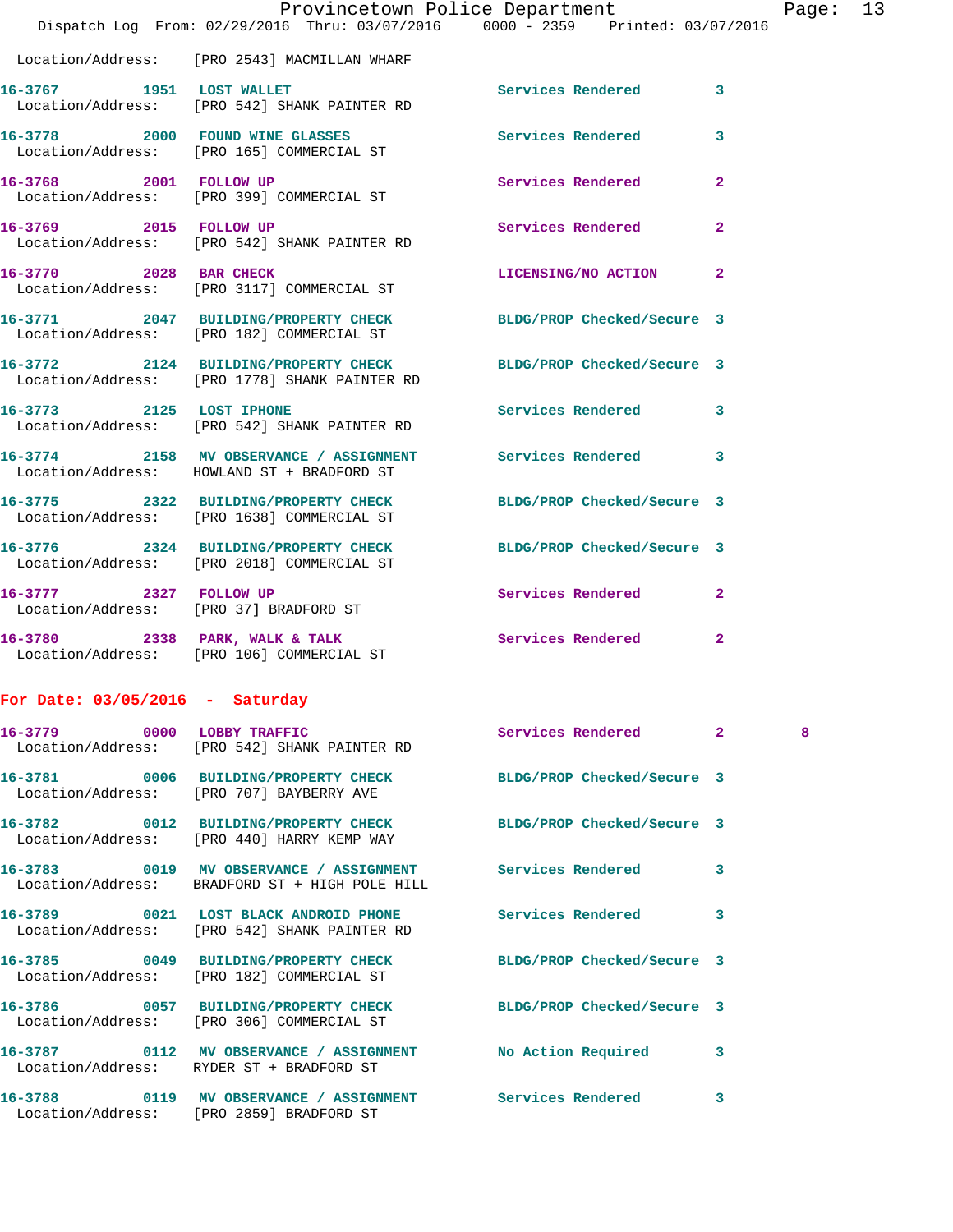|                                                                   | 16-3790 0229 BUILDING/PROPERTY CHECK<br>Location/Address: [PRO 1886] BRADFORD ST                     | BLDG/PROP Checked/Secure 3 |              |
|-------------------------------------------------------------------|------------------------------------------------------------------------------------------------------|----------------------------|--------------|
|                                                                   | 16-3791 0244 MEDICAL/TRANSPORT<br>Location/Address: [PRO 350] COMMERCIAL ST                          | Transported to Hospital 1  |              |
|                                                                   | 16-3793 0312 BUILDING/PROPERTY CHECK<br>Location/Address: [PRO 3259] MACMILLAN WHARF                 | Services Rendered          | 3            |
|                                                                   | 16-3794 0315 BUILDING/PROPERTY CHECK<br>Location/Address: [PRO 433] RYDER ST EXT                     | <b>Services Rendered</b>   | 3            |
| 16-3795 0426 GAS ODOR                                             | Location/Address: [PRO 577] WINTHROP ST                                                              | Services Rendered 1        |              |
|                                                                   | 16-3797 0454 BUILDING/PROPERTY CHECK<br>Location/Address: [PRO 447] JEROME SMITH RD                  | BLDG/PROP Checked/Secure 3 |              |
|                                                                   | 16-3796 0455 BUILDING/PROPERTY CHECK<br>Location/Address: [PRO 530] SHANK PAINTER RD                 | BLDG/PROP Checked/Secure 3 |              |
| Location/Address: SNAIL RD + ROUTE 6                              | 16-3798 0459 MV OBSERVANCE / ASSIGNMENT Services Rendered                                            |                            | 3            |
| Location/Address: [PRO 521] ROUTE 6                               | 16-3799 0539 BUILDING/PROPERTY CHECK Services Rendered                                               |                            | 3            |
| Location/Address: [PRO 521] ROUTE 6                               | 16-3801 0541 MV OBSERVANCE / ASSIGNMENT Services Rendered                                            |                            | 3            |
|                                                                   | 16-3800 0542 PARK, WALK & TALK<br>Location/Address: [PRO 516] RACE POINT RD                          | Services Rendered          | $\mathbf{2}$ |
|                                                                   | 16-3802 0615 BUILDING/PROPERTY CHECK<br>Location/Address: [PRO 519] RACE POINT RD                    | BLDG/PROP Checked/Secure 3 |              |
| 16-3803 0729 PET PANTRY                                           | Location/Address: [PRO 3296] SHANK PAINTER RD                                                        | Services Rendered          | 3            |
|                                                                   | 16-3804 0806 HUMMING SOUND<br>Location/Address: [PRO 1877] COMMERCIAL ST                             | <b>Services Rendered</b>   | 3            |
|                                                                   | 16-3805 0815 BUILDING/PROPERTY CHECK<br>Location/Address: [PRO 2500] COMMERCIAL ST                   | BLDG/PROP Checked/Secure 3 |              |
|                                                                   | 16-3806 0827 MV OBSERVANCE / ASSIGNMENT<br>Location/Address: HOWLAND ST + HARRY KEMP WAY             | <b>Services Rendered</b>   | 3            |
| 16-3807 0859 PET PANTRY                                           | Location/Address: [PRO 3966] SHANK PAINTER RD                                                        | <b>Services Rendered</b>   | $\mathbf{3}$ |
|                                                                   | 16-3808 0859 BUILDING/PROPERTY CHECK<br>Location/Address: [PRO 433] RYDER ST EXT                     | <b>Services Rendered</b>   | 3            |
|                                                                   | 16-3809 0945 BUILDING/PROPERTY CHECK<br>Location/Address: [PRO 564] BAYBERRY AVE                     | <b>Services Rendered</b>   | 3            |
| Location/Address: [PRO 2521] ROUTE 6                              | 16-3810 0948 MV OBSERVANCE / ASSIGNMENT Services Rendered                                            |                            | 3            |
|                                                                   | 16-3811 0956 MV OBSERVANCE / ASSIGNMENT Services Rendered<br>Location/Address: [PRO 595] BRADFORD ST |                            | 3            |
| 16-3812 1003 VERBAL SPEED<br>Location/Address: [PRO 2513] ROUTE 6 |                                                                                                      | <b>VERBAL WARNING</b>      | 3            |
|                                                                   | 16-3813 1022 PARK, WALK & TALK<br>Location/Address: [PRO 526] RYDER ST EXT                           | Services Rendered          | $\mathbf{2}$ |
| 16-3814<br>Location/Address: [PRO 2513] ROUTE 6                   | 1030 CITATION SPEED                                                                                  | Citation/Warning Issued 3  |              |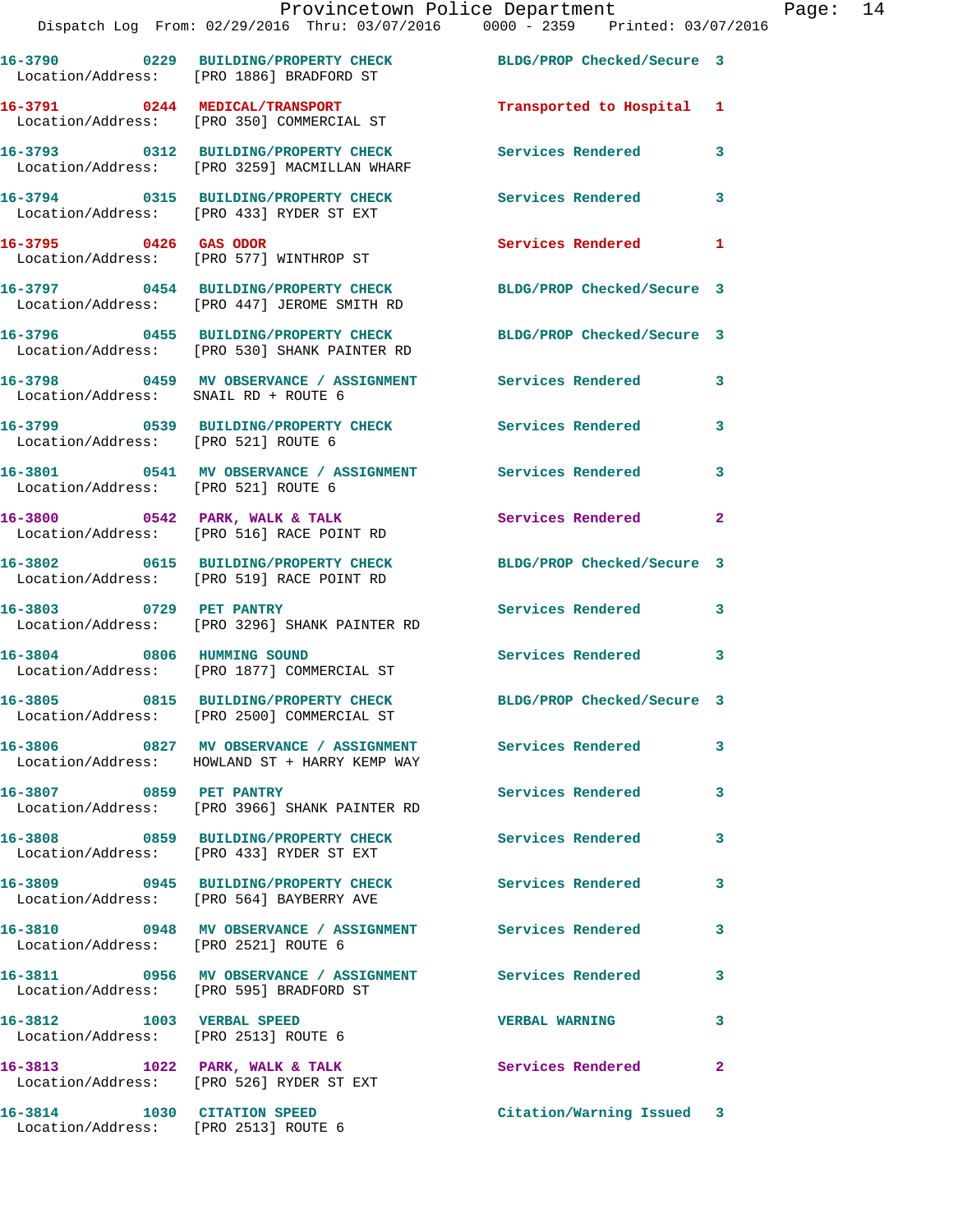|                                                         | 16-3815 1107 LANDLORD/TENANT Services Rendered 2<br>Location/Address: [PRO 1615] BANGS ST                         |                            |                | $\mathbf{2}$ |
|---------------------------------------------------------|-------------------------------------------------------------------------------------------------------------------|----------------------------|----------------|--------------|
|                                                         | 16-3816 1154 BUILDING/PROPERTY CHECK BLDG/PROP Checked/Secure 3<br>Location/Address: [PRO 447] JEROME SMITH RD    |                            |                |              |
|                                                         | 16-3817 1157 MV OBSERVANCE / ASSIGNMENT Services Rendered<br>Location/Address: JEROME SMITH RD + SHANK PAINTER RD |                            | 3              |              |
|                                                         | 16-3818 1215 VERBAL INSPECTION<br>Location/Address: [PRO 1645] HARRY KEMP WAY                                     | <b>VERBAL WARNING</b>      | 3              |              |
|                                                         | 16-3819 1307 VERBAL SPEED<br>Location/Address: [PRO 2513] ROUTE 6                                                 | <b>VERBAL WARNING</b>      | 3              |              |
|                                                         | 16-3820 1335 MV OBSERVANCE / ASSIGNMENT Services Rendered 3<br>Location/Address: ROUTE 6 + SNAIL RD               |                            |                |              |
|                                                         | 16-3821 1358 BUILDING/PROPERTY CHECK BLDG/PROP Checked/Secure 3<br>Location/Address: [PRO 3317] CEMETERY RD       |                            |                | 1            |
|                                                         | 16-3822 1406 MV DISABLED<br>Location/Address: [PRO 2513] ROUTE 6                                                  | <b>Services Rendered</b> 2 |                |              |
|                                                         | 16-3823 1541 PARK, WALK & TALK 1999 Services Rendered<br>Location/Address: [PRO 105] COMMERCIAL ST                |                            | $\mathbf{2}$   |              |
|                                                         | 16-3824 1554 MV OBSERVANCE / ASSIGNMENT Services Rendered 3<br>Location/Address: [PRO 3430] COMMERCIAL ST         |                            |                |              |
|                                                         | 16-3825 1622 BUILDING/PROPERTY CHECK BLDG/PROP Checked/Secure 3<br>Location/Address: [PRO 1638] COMMERCIAL ST     |                            |                |              |
|                                                         | 16-3826 1649 BUILDING/PROPERTY CHECK BLDG/PROP Checked/Secure 3<br>Location/Address: [PRO 2713] COMMERCIAL ST     |                            |                |              |
| 16-3827 1659 MV STOP<br>Location/Address: COMMERCIAL ST |                                                                                                                   | <b>VERBAL WARNING</b>      | 3              |              |
| Location/Address: STANDISH ST                           | 16-3828 1725 LOST ALCATEL ONE TOUCH PHONE Services Rendered                                                       |                            | 3              |              |
|                                                         | 16-3829 1816 BUILDING/PROPERTY CHECK BLDG/PROP Checked/Secure 3<br>Location/Address: [PRO 564] BAYBERRY AVE       |                            |                |              |
|                                                         | 16-3830 1858 BUILDING/PROPERTY CHECK<br>Location/Address: [PRO 3287] ROUTE 6                                      | BLDG/PROP Checked/Secure 3 |                |              |
|                                                         | 16-3832 2035 MEDICAL EMERGENCY<br>Location/Address: [PRO 144] COMMERCIAL ST                                       | Transported to Hospital 1  |                |              |
|                                                         | 16-3834 2212 BUILDING/PROPERTY CHECK<br>Location/Address: [PRO 1778] SHANK PAINTER RD                             | BLDG/PROP Checked/Secure 3 |                |              |
| 16-3831 2300 LOBBY TRAFFIC                              | Location/Address: [PRO 542] SHANK PAINTER RD                                                                      | Services Rendered          | $\mathbf{2}^-$ | 7            |
|                                                         | 16-3835 2333 BUILDING/PROPERTY CHECK<br>Location/Address: [PRO 444] HIGH POLE HILL                                | Services Rendered          | 3              |              |
|                                                         | 16-3836 2344 BUILDING/PROPERTY CHECK<br>Location/Address: [PRO 545] SHANK PAINTER RD                              | BLDG/PROP Checked/Secure 3 |                |              |
|                                                         | 16-3837 2345 BUILDING/PROPERTY CHECK<br>Location/Address: [PRO 1778] SHANK PAINTER RD                             | BLDG/PROP Checked/Secure 3 |                |              |
|                                                         | 16-3838 2346 BUILDING/PROPERTY CHECK<br>Location/Address: [PRO 2489] BRADFORD ST                                  | Services Rendered          | 3              |              |
| 16-3839                                                 | 2351 PARK, WALK & TALK                                                                                            | <b>Services Rendered</b>   | $\mathbf{2}$   |              |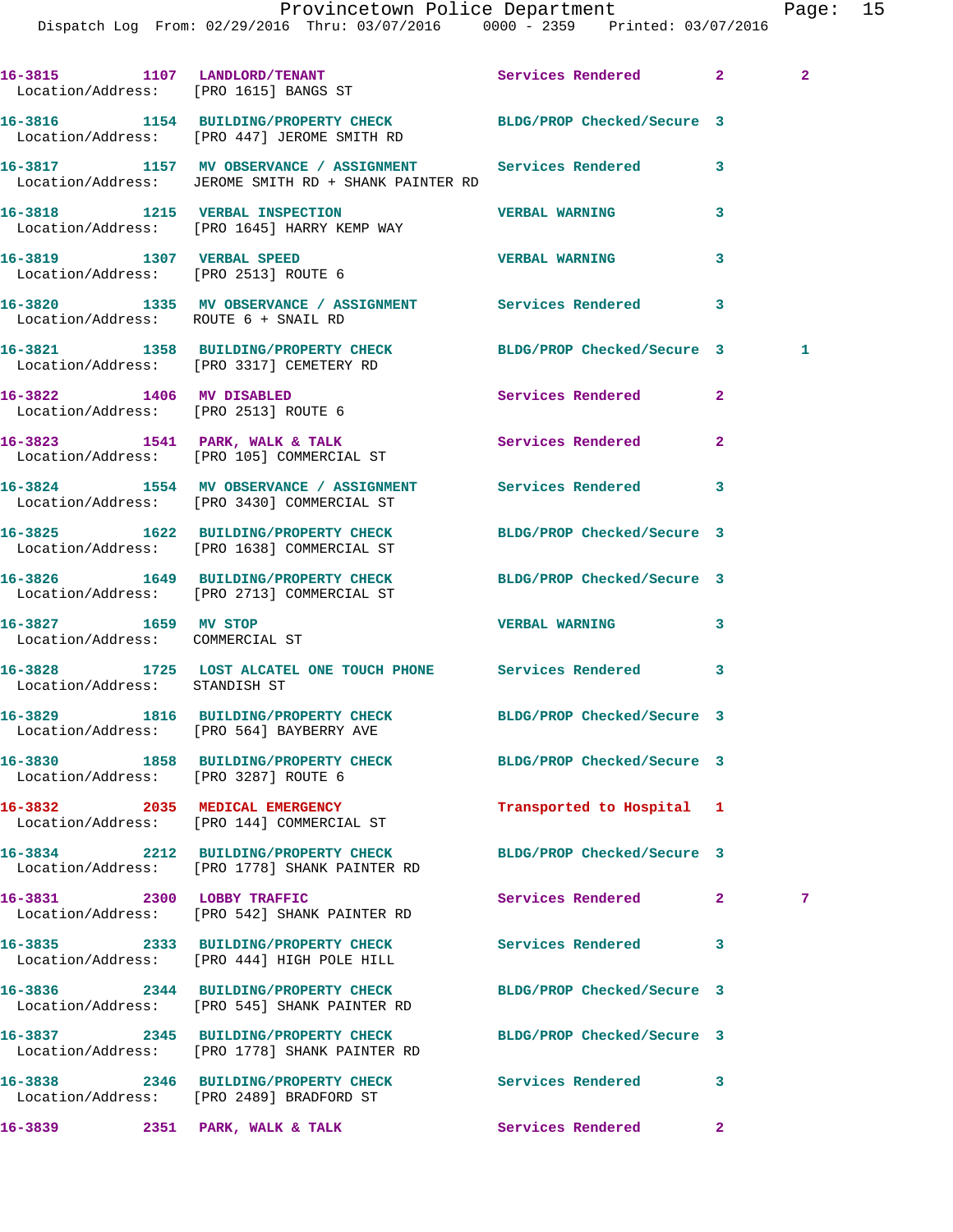Location/Address: COMMERCIAL ST

## **For Date: 03/06/2016 - Sunday**

|                                                                 | 16-3840 0012 BUILDING/PROPERTY CHECK<br>Location/Address: [PRO 379] COMMERCIAL ST                               | BLDG/PROP Checked/Secure 3 |                         |
|-----------------------------------------------------------------|-----------------------------------------------------------------------------------------------------------------|----------------------------|-------------------------|
|                                                                 | 16-3841 0013 MV OBSERVANCE / ASSIGNMENT<br>Location/Address: [PRO 2483] COMMERCIAL ST                           | Services Rendered          | 3                       |
|                                                                 | 16-3842 0015 MV OBSERVANCE / ASSIGNMENT<br>Location/Address: [PRO 3430] COMMERCIAL ST                           | <b>Services Rendered</b>   | 3                       |
|                                                                 | 16-3843 0016 MV OBSERVANCE / ASSIGNMENT<br>Location/Address: [PRO 106] COMMERCIAL ST                            | Services Rendered          | 3                       |
|                                                                 | 16-3844 0040 BUILDING/PROPERTY CHECK<br>Location/Address: [PRO 2206] COMMERCIAL ST                              | <b>Services Rendered</b>   | $\mathbf{3}$            |
|                                                                 | 16-3845 0046 BUILDING/PROPERTY CHECK<br>Location/Address: [PRO 525] COMMERCIAL ST                               | BLDG/PROP Checked/Secure 3 |                         |
| Location/Address: [PRO 94] BRADFORD ST                          | 16-3846 60058 MV OBSERVANCE / ASSIGNMENT Services Rendered                                                      |                            | 3                       |
|                                                                 | 16-3847 0102 MV OBSERVANCE / ASSIGNMENT Services Rendered<br>Location/Address: [PRO 2489] BRADFORD ST           | $\sim$ 3                   |                         |
|                                                                 | 16-3848 0123 MV OBSERVANCE / ASSIGNMENT<br>Location/Address: [PRO 3430] COMMERCIAL ST                           | <b>Services Rendered</b>   | 3                       |
|                                                                 | 16-3849 0148 BUILDING/PROPERTY CHECK<br>Location/Address: [PRO 3259] MACMILLAN WHARF                            | Services Rendered 3        |                         |
| Location/Address: [PRO 512] PRINCE ST                           | 16-3850 0237 BUILDING/PROPERTY CHECK                                                                            | BLDG/PROP Checked/Secure 3 |                         |
|                                                                 | 16-3851 0333 BUILDING/PROPERTY CHECK<br>Location/Address: [PRO 433] RYDER ST EXT                                | Services Rendered 3        |                         |
|                                                                 | 16-3852 0438 BUILDING/PROPERTY CHECK<br>Location/Address: [PRO 1886] BRADFORD ST                                | BLDG/PROP Checked/Secure 3 |                         |
| Location/Address: [PRO 2940] NELSON AVE                         | 16-3853 0511 BUILDING/PROPERTY CHECK                                                                            | <b>Services Rendered</b>   | $\overline{\mathbf{3}}$ |
|                                                                 | 16-3854 0522 MV OBSERVANCE / ASSIGNMENT Services Rendered 3<br>Location/Address: [PRO 106] COMMERCIAL ST        |                            |                         |
|                                                                 | 16-3855 0522 BUILDING/PROPERTY CHECK<br>Location/Address: [PRO 3489] COMMERCIAL ST                              | BLDG/PROP Checked/Secure 3 |                         |
|                                                                 | 16-3856 0533 BUILDING/PROPERTY CHECK<br>Location/Address: [PRO 1638] COMMERCIAL ST                              | BLDG/PROP Checked/Secure 3 |                         |
|                                                                 | 16-3857 0553 BUILDING/PROPERTY CHECK<br>Location/Address: [PRO 2977] COMMERCIAL ST                              | Services Rendered 3        |                         |
|                                                                 | 16-3858 0553 BUILDING/PROPERTY CHECK<br>Location/Address: [PRO 519] RACE POINT RD                               | BLDG/PROP Checked/Secure 3 |                         |
| 16-3859 0601 PARK, WALK & TALK                                  | Location/Address: [PRO 516] RACE POINT RD                                                                       | Services Rendered          | $\mathbf{2}$            |
|                                                                 | 16-3860      0702   MV OBSERVANCE / ASSIGNMENT       Services Rendered<br>Location/Address:   [PRO 2521]ROUTE 6 |                            | 3                       |
| 16-3861 0719 FIRE, STRUCTURE<br>Location/Address: COMMERCIAL ST |                                                                                                                 | Extinguished               | $\mathbf{1}$            |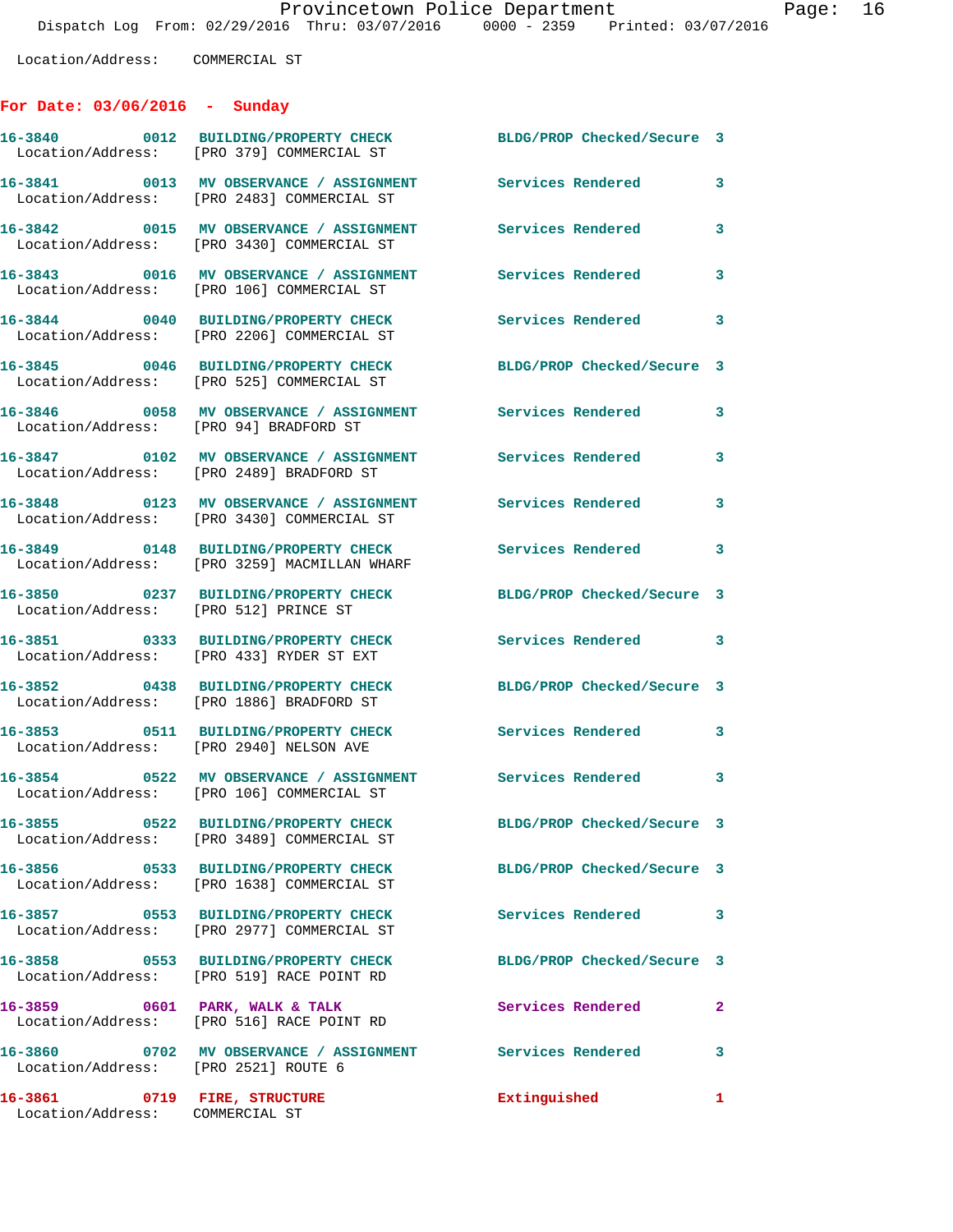|                                      | Provincetown Police Department                                                                                  |                            |                |
|--------------------------------------|-----------------------------------------------------------------------------------------------------------------|----------------------------|----------------|
|                                      | Dispatch Log From: 02/29/2016 Thru: 03/07/2016 0000 - 2359 Printed: 03/07/2016                                  |                            |                |
|                                      | 16-3862 0932 FOLLOW UP<br>Location/Address: [PRO 144] COMMERCIAL ST                                             | SPOKEN TO                  | $\overline{a}$ |
|                                      | 16-3864 1039 PARK, WALK & TALK<br>Location/Address: [PRO 175] COMMERCIAL ST                                     | Services Rendered          | $\overline{a}$ |
|                                      | 16-3865 1042 BUILDING/PROPERTY CHECK<br>Location/Address: [PRO 16] BRADFORD ST                                  | BLDG/PROP Checked/Secure 3 |                |
|                                      | 16-3866 1109 MV OBSERVANCE / ASSIGNMENT Services Rendered<br>Location/Address: BRADFORD ST + SHANK PAINTER RD   |                            | 3              |
|                                      | 16-3867 1117 ASSIST CITIZEN/WELL BEING<br>Location/Address: [PRO 1016] NELSON AVE                               | SPOKEN TO                  | 3              |
|                                      | 16-3868 1134 BUILDING/PROPERTY CHECK<br>Location/Address: [PRO 182] COMMERCIAL ST                               | BLDG/PROP Checked/Secure 3 |                |
|                                      | 16-3869 1220 ANIMAL CALL/DEAD DOLPHIN<br>Location/Address: [PRO 2977] COMMERCIAL ST                             | Taken/Referred to Other    | $\mathbf{2}$   |
|                                      | 16-3870 1232 BUILDING/PROPERTY CHECK<br>Location/Address: [PRO 447] JEROME SMITH RD                             | BLDG/PROP Checked/Secure 3 |                |
|                                      | 16-3871 1245 BUILDING/PROPERTY CHECK<br>Location/Address: [PRO 1638] COMMERCIAL ST                              | BLDG/PROP Checked/Secure 3 |                |
| Location/Address: [PRO 2521] ROUTE 6 | 16-3872 1309 MV OBSERVANCE / ASSIGNMENT Services Rendered                                                       |                            | 3              |
|                                      | 16-3873 1325 BUILDING/PROPERTY CHECK BLDG/PROP Checked/Secure 3<br>Location/Address: [PRO 526] RYDER ST EXT     |                            |                |
|                                      | 16-3874 1409 BUILDING/PROPERTY CHECK<br>Location/Address: [PRO 519] RACE POINT RD                               | BLDG/PROP Checked/Secure 3 |                |
|                                      | 16-3875 1530 BUILDING/PROPERTY CHECK BLDG/PROP Checked/Secure 3<br>Location/Address: [PRO 2898] JEROME SMITH RD |                            |                |
| Location/Address: HARRY KEMP WAY     | 16-3876 1610 MV OBSERVANCE / ASSIGNMENT Services Rendered                                                       |                            | 3              |
|                                      | 16-3877 1610 BUILDING/PROPERTY CHECK BLDG/PROP Checked/Secure 3<br>Location/Address: [PRO 2206] COMMERCIAL ST   |                            |                |
|                                      | 16-3878 1634 BUILDING/PROPERTY CHECK<br>Location/Address: [PRO 564] BAYBERRY AVE                                | BLDG/PROP Checked/Secure 3 |                |
|                                      | 16-3879 1649 BUILDING/PROPERTY CHECK<br>Location/Address: [PRO 175] COMMERCIAL ST                               | BLDG/PROP Checked/Secure 3 |                |
| Location: SNAIL RD                   | 16-3881 1656 MV OBSERVANCE / ASSIGNMENT Services Rendered                                                       |                            | 3              |
| 16-3882 1712 BAR CHECK               | Location/Address: [PRO 3117] COMMERCIAL ST                                                                      | BLDG/PROP Checked/Secure 2 |                |
|                                      | 16-3883 1726 BUILDING/PROPERTY CHECK<br>Location/Address: [PRO 2500] COMMERCIAL ST                              | BLDG/PROP Checked/Secure 3 |                |
| 16-3885                              | 1758 BUILDING/PROPERTY CHECK<br>Location/Address: [PRO 175] COMMERCIAL ST                                       | BLDG/PROP Checked/Secure 3 |                |
| Location/Address: [PRO 2754] ROUTE 6 | 16-3886 1812 ASSIST AGENCY / MUTUAL AID Services Rendered                                                       |                            | 3              |
|                                      | 16-3887 1903 BUILDING/PROPERTY CHECK<br>Location/Address: [PRO 2490] PROVINCELANDS RD                           | BLDG/PROP Checked/Secure 3 |                |
| 16-3889                              | 1936 DIFFICULTY BREATHING/TRANSPORT Transported to Hospital 1                                                   |                            |                |

Location/Address: [PRO 2010] CARNES LN

Page: 17